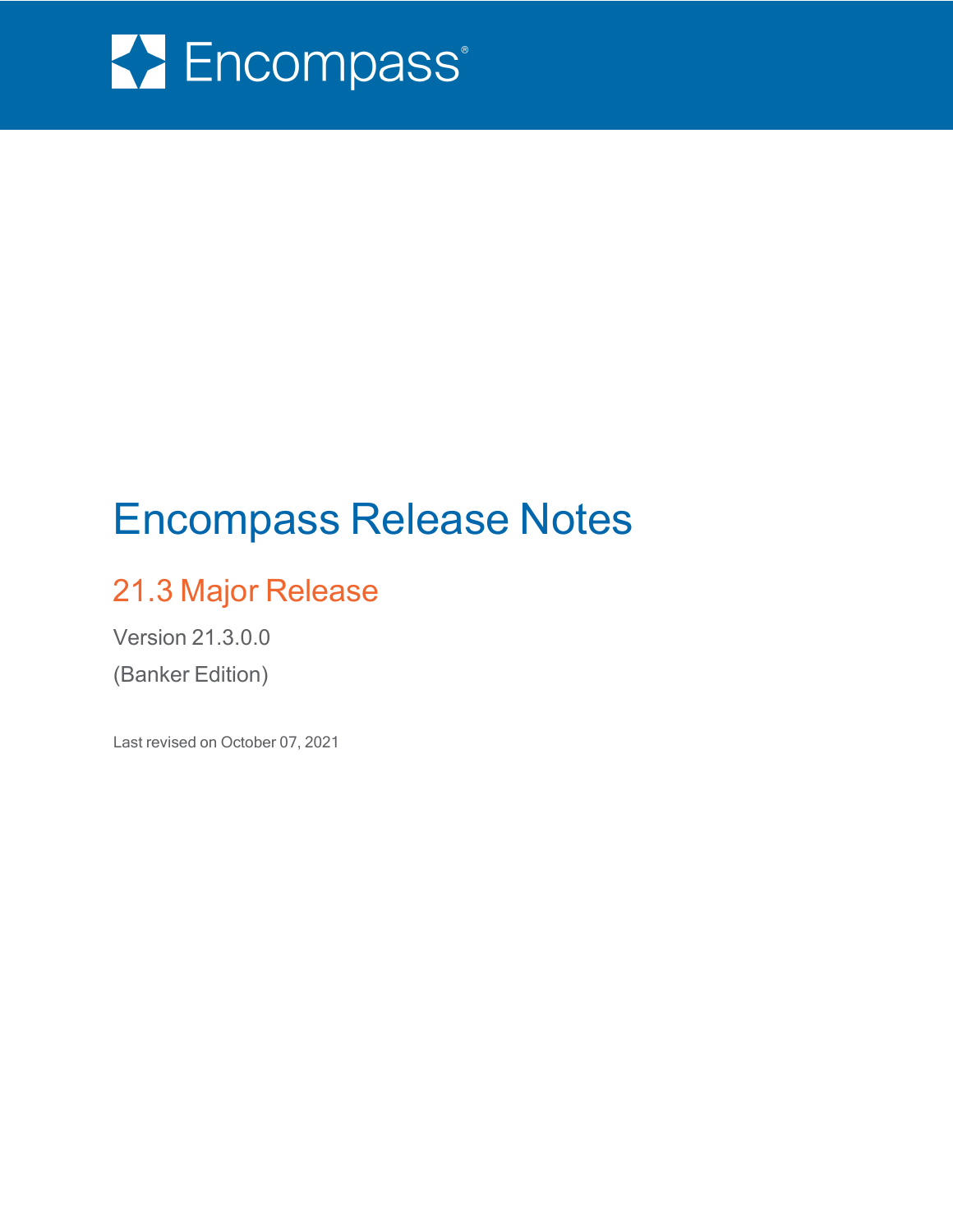#### © 2021 ICE Mortgage Technology. All rights reserved.

© 2021 ICE Mortgage Technology. All rights reserved. Encompass® and the ICE Mortgage Technology logos are trademarks or registered trademarks of ICE Mortgage Technology or its subsidiaries. Other company and product names may be trademarks of their respective owners.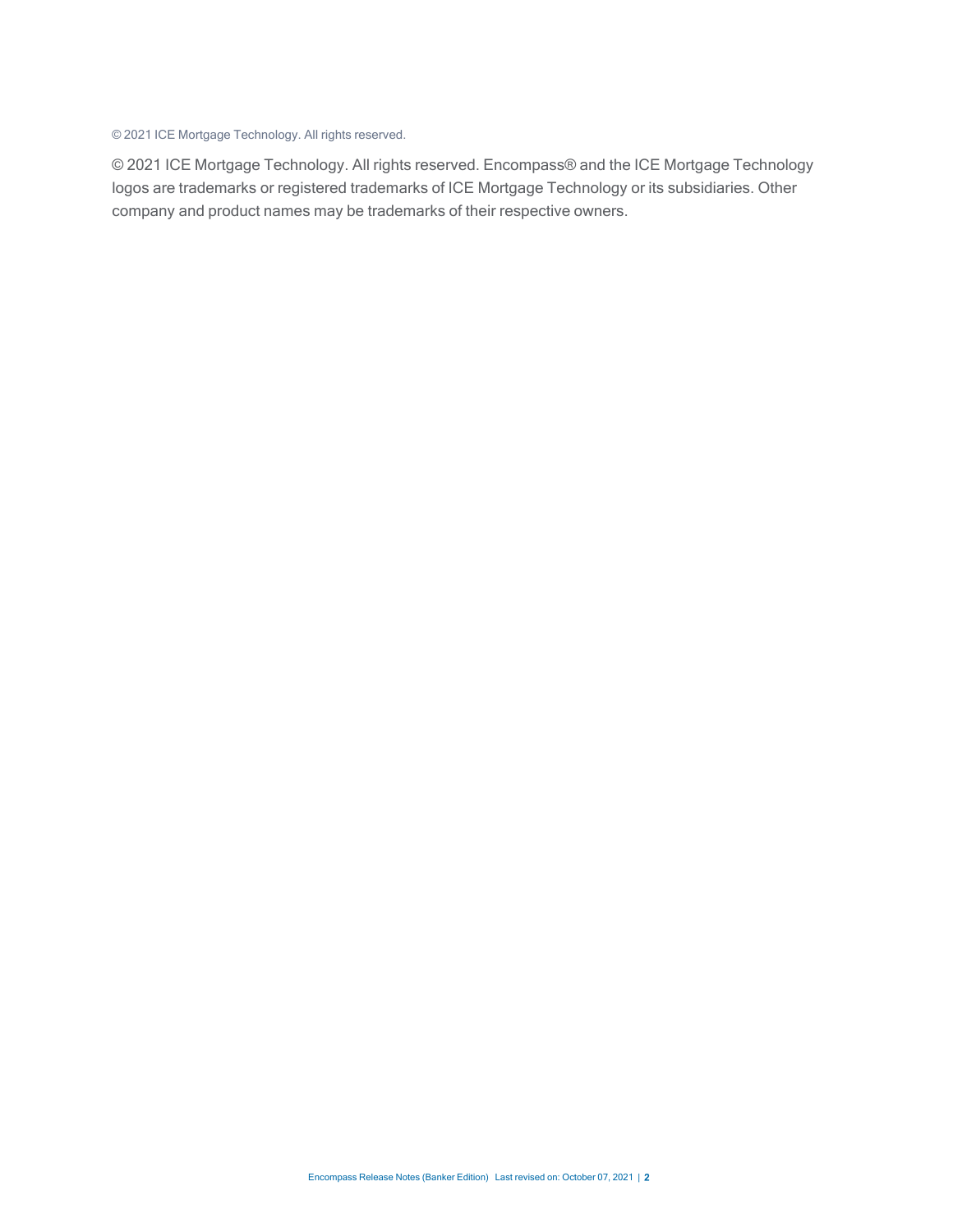# Table of Contents

| Encompass 21.3 Release Notes - Banker Edition <b>Manual Accepts</b> 21.3 Release Notes - Banker Edition <b>Manual Accepts</b>                                                                                                  | 9           |
|--------------------------------------------------------------------------------------------------------------------------------------------------------------------------------------------------------------------------------|-------------|
|                                                                                                                                                                                                                                | $\mathsf 9$ |
| What's in This Release <b>construction and the construction of the Release</b> of the United States of the United States                                                                                                       | 9           |
|                                                                                                                                                                                                                                | 10          |
|                                                                                                                                                                                                                                | 12          |
| Install Files and Downloads (Committee Committee Committee Committee Committee Committee Committee Committee C                                                                                                                 | 12          |
| Feature Enhancements in Version 21.3 <b>Manual Engineer Seature Enhancements</b> in Version 21.3                                                                                                                               | 13          |
| Rebranding Updates in Encompass (and the continuum continuum control of the state of the state of the state of the state of the state of the state of the state of the state of the state of the state of the state of the sta |             |
|                                                                                                                                                                                                                                | 16          |
| Support for 0% Interest Loans and Simple Interest Amortization [11] Communication [11] Support for 0% Interest Loans and Simple Interest Amortization                                                                          | 18          |
|                                                                                                                                                                                                                                | 19          |
| Updates to the RegZ Forms and Piggyback Loan Tool to Support Simple Interest and 0% Options.                                                                                                                                   | 20          |
| Calculations for Simple Interest Payment Schedules [11] [11] Calculations for Simple Interest Payment Schedules                                                                                                                | 21          |
| Calculations for Simple Interest P&I Payment (a) manufactured contains the control of the control of the calcu                                                                                                                 | 23          |
|                                                                                                                                                                                                                                | 25          |
|                                                                                                                                                                                                                                |             |
| Encompass eClose manufactured and all the compass eClose                                                                                                                                                                       | 27          |
|                                                                                                                                                                                                                                | 27          |
|                                                                                                                                                                                                                                | 31          |
| Updates to The Manage Closing Window manufactured and the Management of Management Control of Management Contr                                                                                                                 | 32          |
| Updates to the Process for Redrawing an eClose Package [11] [11] Updates to the Process for Redrawing an eClose Package                                                                                                        | 33          |
|                                                                                                                                                                                                                                | 35          |
| Notification Templates for eClose Packages and for Encompass LO Connect Disclosures                                                                                                                                            | 37          |
| Viewing Email Notifications and Recipient Contact Information Before Sending eClose Packages                                                                                                                                   | 45          |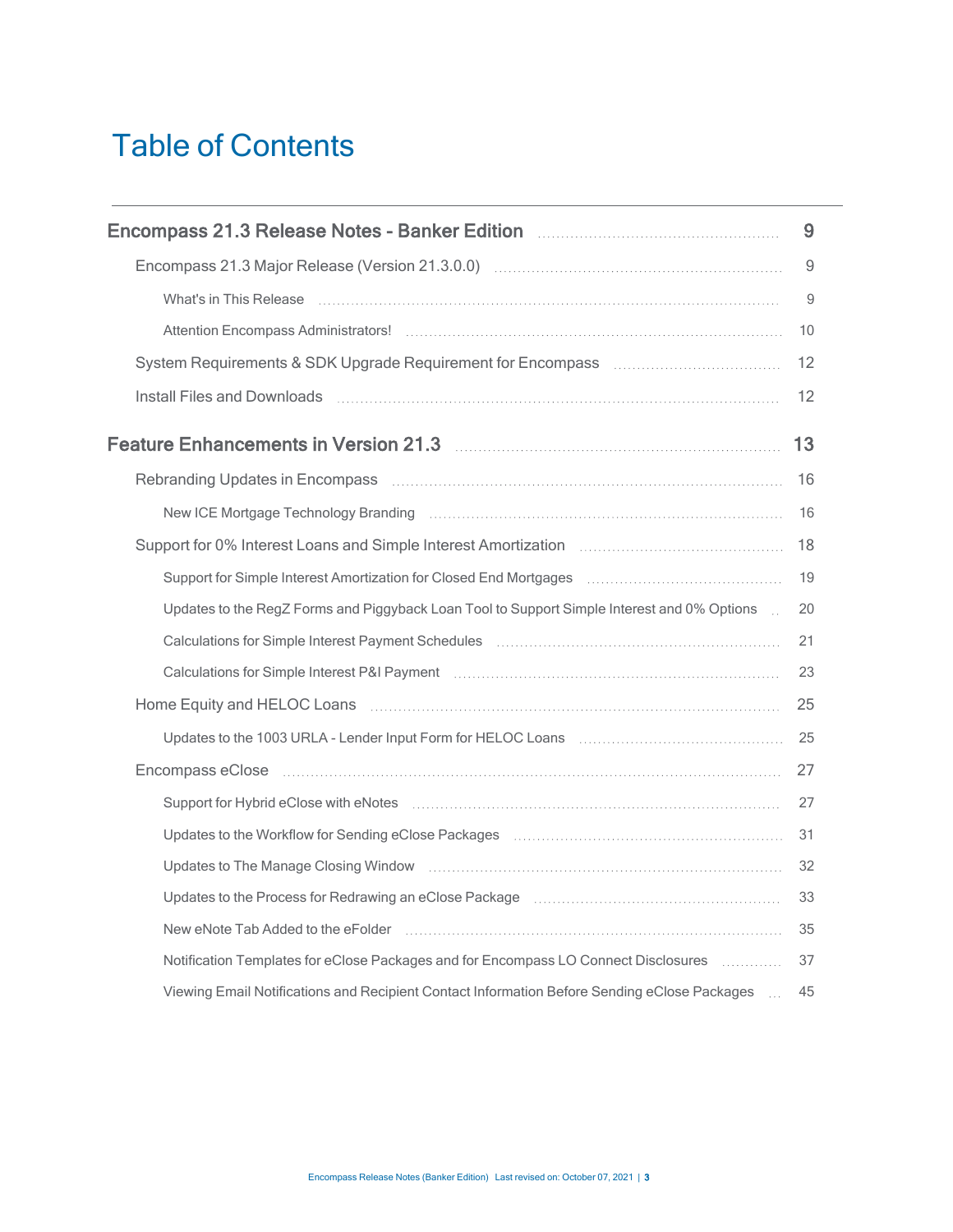| New Admin Tools Settings Manager Options for eClose [11] New Admin Tools Settings Manager Options for eClose                                                                                                                   | 45 |
|--------------------------------------------------------------------------------------------------------------------------------------------------------------------------------------------------------------------------------|----|
|                                                                                                                                                                                                                                | 46 |
| Loan-Level Selection of a MERS Org ID for eClose eNote Registration [11] [11] Loan-Level Selection of a MERS Org ID for eClose eNote Registration                                                                              | 48 |
| New Fields for Managing Information About eNote Current Ownership Within MERS                                                                                                                                                  | 52 |
|                                                                                                                                                                                                                                | 53 |
| Support For New Lock Update Lock Request Type [11] [11] Martham Martin Martin Martham Martham Martham Martham                                                                                                                  | 55 |
| Active Re-lock Renamed to Lock Update in Secondary Setup Settings [10] Mattimum Mattissim Mattissim Mattissim M                                                                                                                | 55 |
| New Lock Update Lock Request Type Added to Lock Request Form [11, 11] New Lock Update Lock Request Type Added to Lock Request Type 4                                                                                           | 57 |
| Updates to Buy Side and Sell Side Pricing [11] Martham Martin Martin Martin Martin Martin Martin Martin Marti                                                                                                                  | 58 |
| New Save Progress Button for Pending Lock Requests Added to Secondary Lock Tool [11, 11, 11, 11] New Save                                                                                                                      | 58 |
| New Save Button Added After Update Sell/Comparison Button Selected on Secondary Lock Tool                                                                                                                                      | 58 |
| Modified Behavior of Buttons on Secondary Lock Tool After Revised Lock Button Selected                                                                                                                                         | 59 |
| Update Sell/Comparison Button Now Enabled on Most Recent Confirmed Snapshot [11, 11, 11, 11, 11, 11, 11, 11, 1                                                                                                                 | 59 |
| Modified Behavior of Secondary Registration/Snapshot List When Sell Side Expired <b>Conservation</b> Modified <b>Reparation</b>                                                                                                | 59 |
| Encompass Forms and Tools (and Committee Committee Committee Committee Committee Committee Committee Committee                                                                                                                 | 60 |
|                                                                                                                                                                                                                                | 60 |
| Update to the SSN Verification Sections on the Borrower Summary Input Forms [11, 11, 11, 11, 11, 11, 11, 11, 1                                                                                                                 | 62 |
| Net Rental Income/Loss Amount Now Includes Decimal Amounts [11] [11] Net Rental Income/Loss Amount Now Includes Decimal Amounts [11] [11] Amounts Amounts Amounts Amounts Amounts Amounts Amounts Amounts Amounts Amounts Amou | 63 |
|                                                                                                                                                                                                                                | 63 |
|                                                                                                                                                                                                                                | 65 |
|                                                                                                                                                                                                                                | 66 |
| Delete Icons Added to URLA Forms Tied to Verification Records [11] [11] Delete Icons Added to URLA Forms Tied to Verification Records                                                                                          | 68 |
|                                                                                                                                                                                                                                | 71 |
| QM APR Added to the ATR QM Eligibility Tab on the ATR/QM Management Form                                                                                                                                                       | 72 |
|                                                                                                                                                                                                                                | 73 |
| Prequal Credit Report Indicator Added to Borrower Summary Forms [11] [11] Dream Credit Report Indicator Added to Borrower Summary Forms [11] Dream Credit Report Indicator                                                     | 73 |
| "Refi Possible" Added to the Freddie Mac Offering Identifier Options [[11, 11] Andrew Muslim Muslim Muslim Musl                                                                                                                | 74 |
|                                                                                                                                                                                                                                | 75 |
|                                                                                                                                                                                                                                | 75 |
| New Set of Repeatable Fields to Track Delivery Statuses for Encompass Investor Connect Loans                                                                                                                                   | 78 |
|                                                                                                                                                                                                                                |    |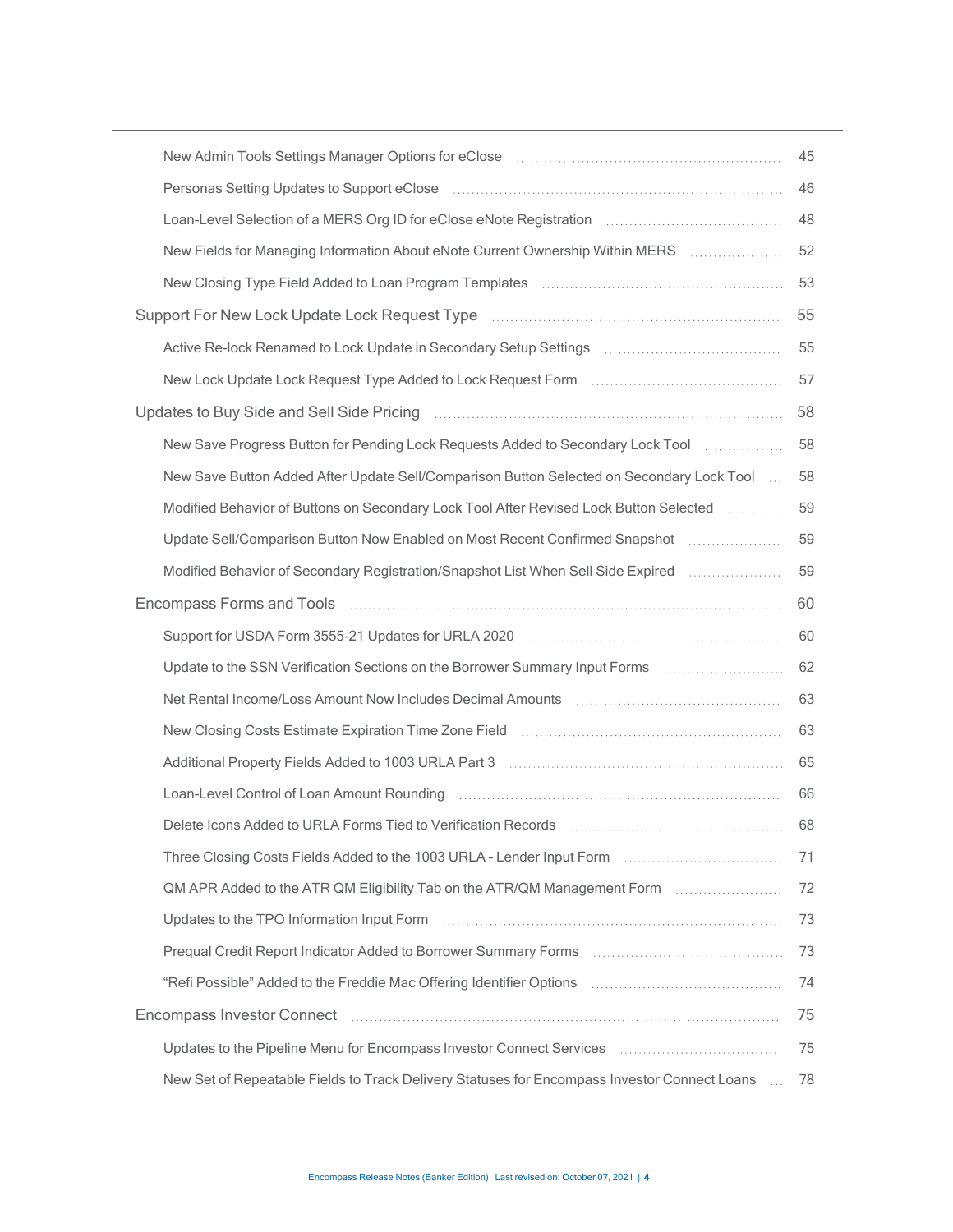|                                                                                                                                                                                                                                | 80 |
|--------------------------------------------------------------------------------------------------------------------------------------------------------------------------------------------------------------------------------|----|
| Access to eSigning Packages from the Encompass Pipeline [1] [1] [1] [1] Access to eSigning Packages from the Encompass Pipeline                                                                                                | 80 |
| New Packages Tab in the Encompass eFolder to View Packages for Consumer Connect Loans                                                                                                                                          | 80 |
| Cloud Viewer File Attachments Now Deleted When All Pages Are Deleted or Moved [11, 11, 11, 11, 11, 11, 11, 11,                                                                                                                 | 81 |
| AIQ Integration Updates - eFolder Harmonization (and according continuum and all of AIQ Integration Updates - eFolder Harmonization (and according to the AIQ Integration Control of AIQ Integration Control of AIQ Integratio | 82 |
|                                                                                                                                                                                                                                | 82 |
| Request Lock Status Updating Correctly When Updating Loans via the Encompass SDK [1111111111111111111111111111                                                                                                                 | 82 |
| Correct Disclosure Sent Date for eClose Loans [11] March 1999 (12] March 2014 (13) March 2014 (13) March 2014                                                                                                                  | 83 |
|                                                                                                                                                                                                                                | 83 |
| In Person Disclosure Method Synchronized for Consumer Connect, LO Connect, or TPO Connect                                                                                                                                      | 83 |
| Trigger for Populating Most Recent Encompass Investor Connect Status Field Data [11, 11, 11, 11, 11, 11, 11, 1                                                                                                                 | 84 |
| Encompass Settings (and accommutation of the contract of the contract of the contract of the contract of the c                                                                                                                 | 84 |
|                                                                                                                                                                                                                                | 84 |
|                                                                                                                                                                                                                                | 84 |
| New Alert: General QM Price Limit Exceeded [11] [11] New Alert: General OM Price Limit Exceeded [11] 11] New Alert: Capacity Alexander Alexander Alexander Alexander Alexander Alexander Alexander Alexander Alexander Alexand | 86 |
|                                                                                                                                                                                                                                | 87 |
|                                                                                                                                                                                                                                | 88 |
| New 'Policy for Unapproved Loans' Option Added to External Company Setup > Company Details<br>Settings                                                                                                                         | 90 |
| New Option to Search for Workflow Tasks for Milestone Completion Business Rules [1000100010001001001001010010                                                                                                                  | 91 |
|                                                                                                                                                                                                                                | 92 |
| New V1 APIs to Create and Delete Correspondent Trade Notes [11, 11] New V1 APIs to Create and Delete Correspondent Trade Notes                                                                                                 | 92 |
| Adding, Editing, Deleting Trade Note via Note API Adds Trade Event to Correspondent Trade History                                                                                                                              | 93 |
| Miscellaneous Updates [11] Miscellaneous Updates [11] Miscellaneous Updates [11] Miscellaneous Updates [11] Misc                                                                                                               | 93 |
| Calculations for LTV Ratios Updated to Use Estimated Value If Appraisal Value Is Blank [11, 11, 11, 11, 11, 11                                                                                                                 | 93 |
| Encompass ZIP Code Database Updated (and accommunication and accompass ZIP Code Database Updated (and accommunication and accompass)                                                                                           | 93 |
| Fixed Issues for Version 21.3 <b>Constitution Constructs</b> Fixed Issues for Version 21.3                                                                                                                                     | 94 |
| Encompass Forms and Tools (1999) (2008) (2008) (2018) (2018) (2018) (2018) (2018) (2018) (2018) (2019) (2019)                                                                                                                  | 97 |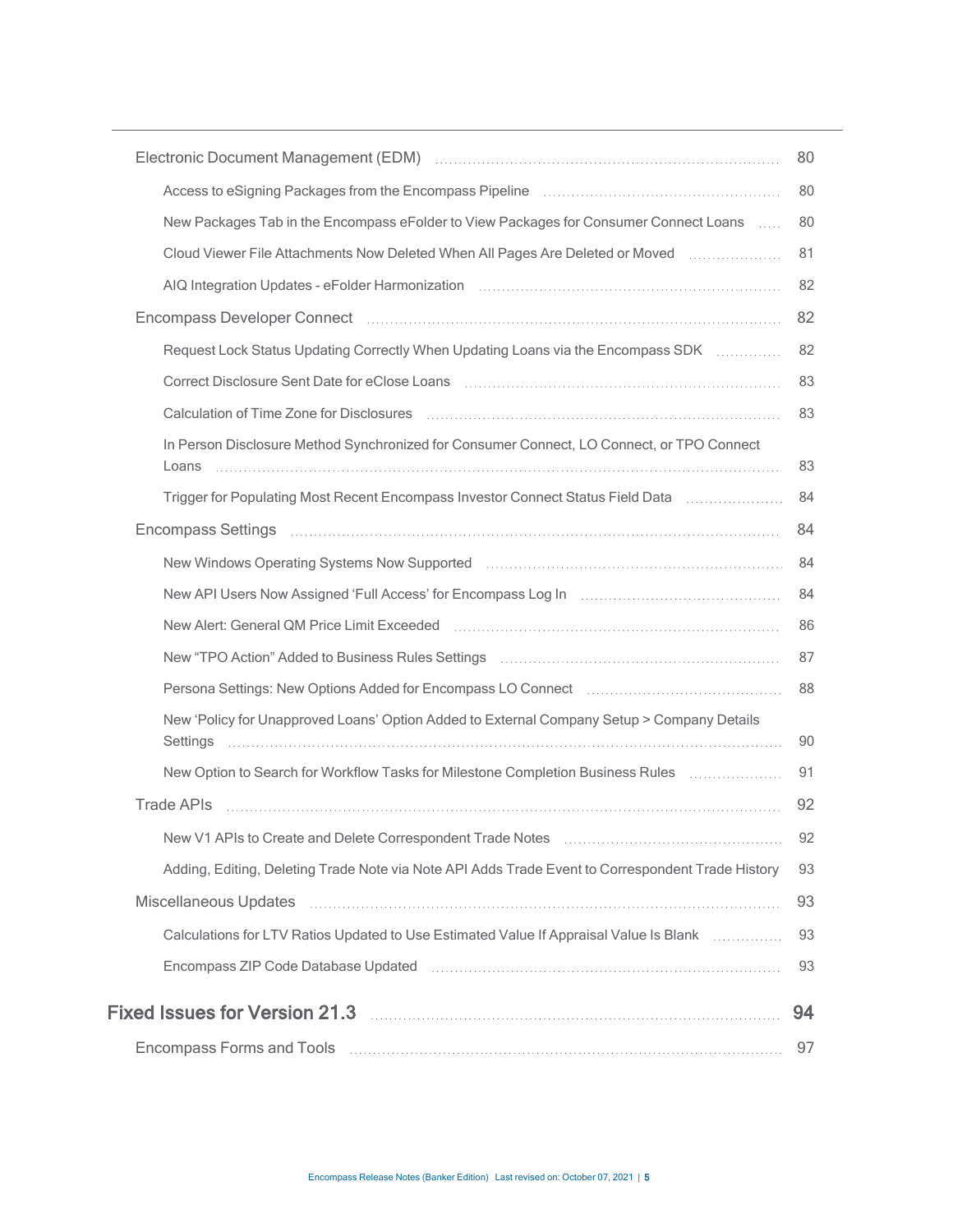|      | Total of Payments Field Calculation on Closing Disclosure Now Includes MI Prepaid Amount as                                                                                                                                         | 97  |
|------|-------------------------------------------------------------------------------------------------------------------------------------------------------------------------------------------------------------------------------------|-----|
|      | Issue Resolved: Values in the Items that Cannot Decrease Baseline Not Reflecting Lender Credits                                                                                                                                     | 98  |
|      | eConsent Status Now Indicated Correctly for Non-Borrowing Owners and Associated Borrowers<br><b>Collection</b>                                                                                                                      | 98  |
|      | Issue with Conflicting Tax Amounts in VA Loans Resolved [11] [11] Issue with Conflicting Tax Amounts in VA Loans Resolved                                                                                                           | 99  |
|      | Issue with AUS Data Discrepancy Alert for Second Mortgages Now Resolved [11, 11, 11, 11, 11, 11, 11, 11, 11, 1                                                                                                                      | 99  |
|      | Issue Resolved: Object Reference Error Returned When Opening the Fannie Mae Additional Data                                                                                                                                         | 100 |
|      | Accurate MI Premium Refund Value Now Provided on the 1003 Page 3 Section Later management                                                                                                                                           | 100 |
|      |                                                                                                                                                                                                                                     | 101 |
|      | Disclosure Details Window (in Disclosure Tracking Tool) Updated to Indicate the Provider as 'Other'                                                                                                                                 | 101 |
|      | Field IDs Now Match Between ID Displayed for a Field and ID Displayed on Right Side of Footer on                                                                                                                                    | 102 |
|      | Lock Status in Header Section Now Updates After Lock Denied [11] [11] Lock Status in Header Section Now Updates After Lock Denied [11] [11] Anna Status In Header Section Now Updates After Lock Denied [11] [12] Anna Status       | 102 |
|      |                                                                                                                                                                                                                                     | 102 |
|      | NMLS ID Now Populating in Loan Files When Loan Officer is Assigned to the Loan via an API  102                                                                                                                                      |     |
|      | Mailing Addresses Updating Correctly When Updating Loans Via SDK [1999] Mailing Addresses Updating Correctly When Updating Loans Via SDK                                                                                            |     |
|      | Total Military Income on Appendix Q Now Calculated Correctly via the Encompass SDK                                                                                                                                                  | 103 |
|      | Issue Resolved: Dotted Line Displays Across the Co-Borrower Signature Line on Printed Custom                                                                                                                                        | 103 |
|      |                                                                                                                                                                                                                                     | 104 |
| URLA |                                                                                                                                                                                                                                     |     |
|      | Self-Employed Income Value Now Applied Correctly in Base Income Field                                                                                                                                                               | 104 |
|      | Line H (Total Due From Borrower(s) (Total of A thru G)) Now Displays the Correct Value on Printed                                                                                                                                   |     |
|      | Current Address Fields Now Updated Correctly When the 'Same as Current' Address Check Box                                                                                                                                           |     |
|      | Subject Property Street Address Field Now Updated Correctly on Lock Request Form [106] Subject Property Street                                                                                                                      |     |
|      | Supplemental Property Insurance Now Included in VA Loan Analysis 'Other' Expenses  106                                                                                                                                              |     |
|      | Subordinate Financing Amount is Now Included in the Calculation for Proposed Monthly                                                                                                                                                |     |
|      | Refinance Loans <b>Process and Contract Community</b> Contract and Contract Community Contract Community Contract Community Contract Community Contract Community Contract Community Contract Community Contract Community Contract | 107 |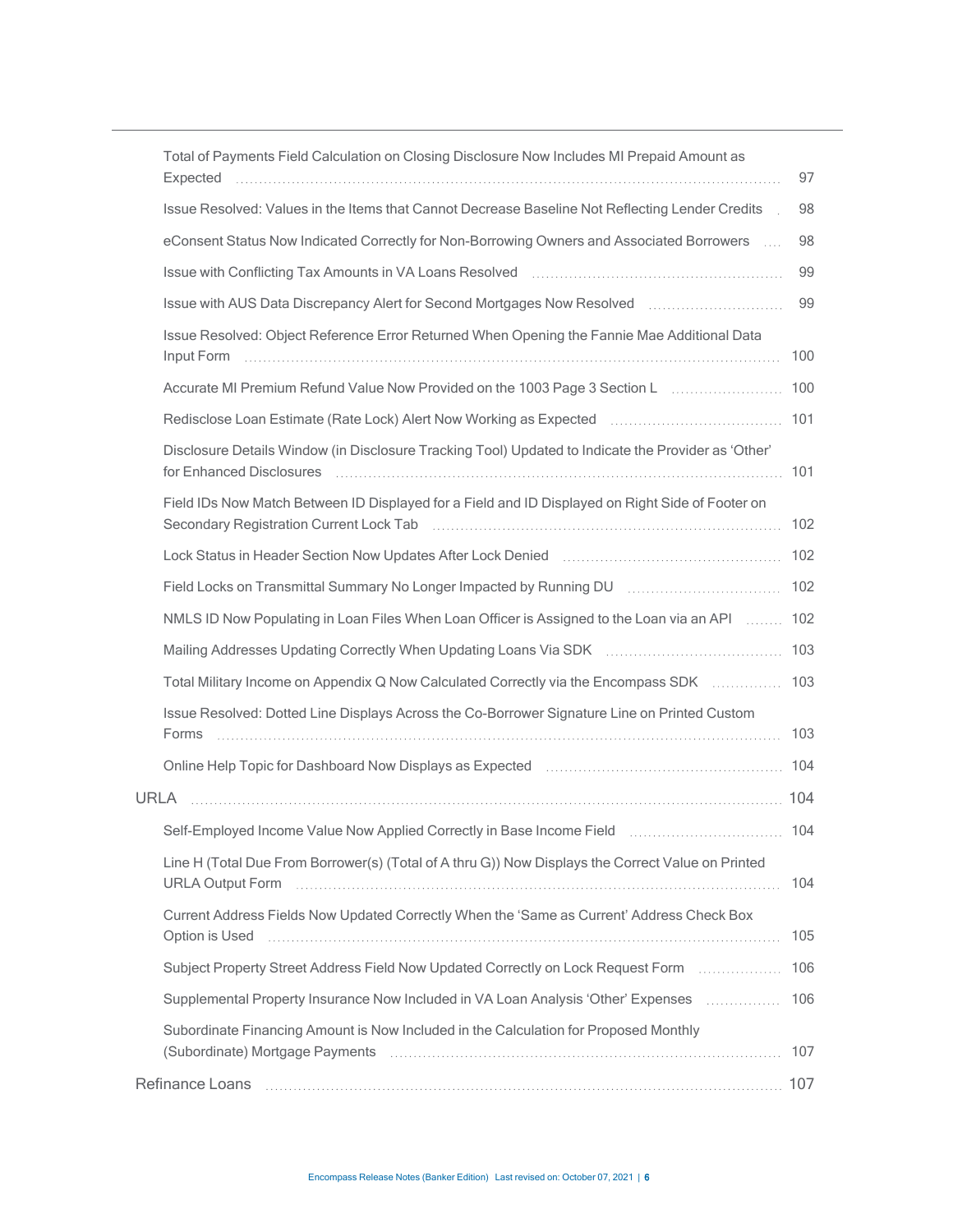| New Import Logic for Cash-Out and No Cash-Out Refinances [11, 1997] New Import Logic for Cash-Out and No Cash-Out Refinances                                                                              |     |
|-----------------------------------------------------------------------------------------------------------------------------------------------------------------------------------------------------------|-----|
|                                                                                                                                                                                                           |     |
|                                                                                                                                                                                                           |     |
| eDisclosure Packages with Rate Lock Agreements Now Sent to Loan Officers [10001111111111111111111111111111111                                                                                             |     |
| Cloud Viewer No Longer Clears Checkboxes When Displaying Some File Attachments  109                                                                                                                       |     |
| File Deletions No Longer Cause Cloud Viewer to Freeze Briefly [110] [110] The Deletions No Longer Cause Cloud Viewer to Freeze Briefly [110] [110] The Deletions No                                       |     |
| Issue Resolved with Pages Not Loading Correctly for Some File Attachments [110] Issue Resolved with Pages Not Loading Correctly for Some File Attachments                                                 |     |
| Issue Resolved with Closing Documents Before They Fully Render in the Cloud Viewer [110] Issue Resolved with Closing Documents Before They Fully Render in the Cloud Viewer                               |     |
| Loan Officer Receives Upload Document Notification for Encompass Consumer Connect Loans  111                                                                                                              |     |
| Status Online Automatic Notifications Working for Encompass Consumer Connect Borrowers  112                                                                                                               |     |
| Status Online Notifications Now Sent to Encompass Consumer Connect Non-Primary Borrower Pairs 112                                                                                                         |     |
| Duplicate Copies of Informational Closing Documents No Longer Added to eFolder [113] [113]                                                                                                                |     |
| Issue Resolved with Encompass TPO Connect Document File Attachment Histories [113] ISSue Resolved with Encompass TPO Connect Document File Attachment Histories [113]                                     |     |
| Error Message No Longer Displays When Naming a Blank Enhanced Conditions [113] [13]                                                                                                                       |     |
| File Attachments for TPO Connect Loans Can Now Be Viewed in Original Format [114] [114] File Attachments for TPO Connect Loans Can Now Be Viewed in Original Format                                       |     |
| eFolder Document Viewer Now Displays Unassigned Files in Correct Alphanumeric Order [15] 115                                                                                                              |     |
| Known Issue with eSign Loan Package Statuses Not Showing as Complete [11, 115] Now 115                                                                                                                    |     |
| Encompass Settings <b>Election Constructs</b> 116                                                                                                                                                         |     |
| Persona Access to Fields Business Rule Now Being Enforced as Expected for the 'Override with<br>Taxes from Itemization' Check Box for Real Estate Taxes [11, 116] Taxes [116] Taxes https://www.film.com/ |     |
| Field Triggers Business Rules Based on AUS Tracking Fields Now Operating Correctly  118                                                                                                                   |     |
| Issue Resolved: Field Data Entry Business Rule Triggers 409 Conflict Error When Adding Multiple<br>Documents to Loans via APIs <b>contract to the Contract APIS</b> 118                                   |     |
| Changes to DDM Field Rules Now Take Effect as Expected <b>[18]</b> Changes to DDM Field Rules Now Take Effect as Expected <b>[18]</b>                                                                     |     |
| Change in Behavior of eDisclosure Buttons Based on Persona Access to Fields Business Rules  119                                                                                                           |     |
|                                                                                                                                                                                                           |     |
| All User Information Setting Now Indicates the Correct Encompass Version Being Used by Users  119                                                                                                         |     |
| Issue Resolved: Network Disconnect During a Loan Save May Result in Incorrect Milestone                                                                                                                   |     |
| Allow ONRP for Cancelled/Expired Lock Setting Can Only Be Selected When Enable ONRP for TPO                                                                                                               | 120 |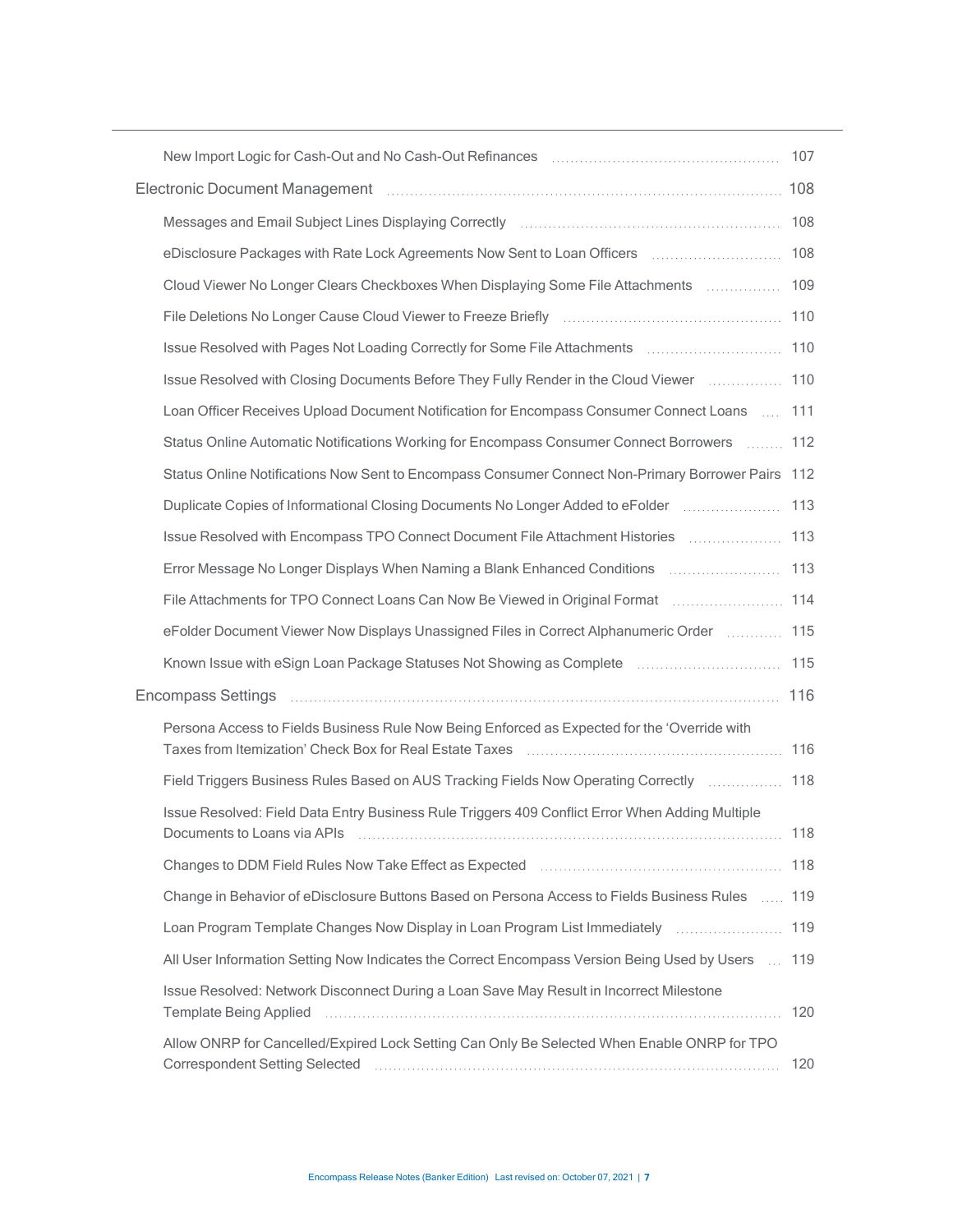| Release Notes Change Log for Version 21.3 <b>Constant Change 1:</b> Release Notes Change Log for Version 21.3  |  |
|----------------------------------------------------------------------------------------------------------------|--|
| Single Quotes Can Now Be Used in Trade Notes [11] Martin Martin Martin Martin Martin Martin Martin Martin Mart |  |
| Update Trade API Now Performs Pair Off Validation [1] [1] Update Trade API Now Performs Pair Off Validation    |  |
| Trade APIs                                                                                                     |  |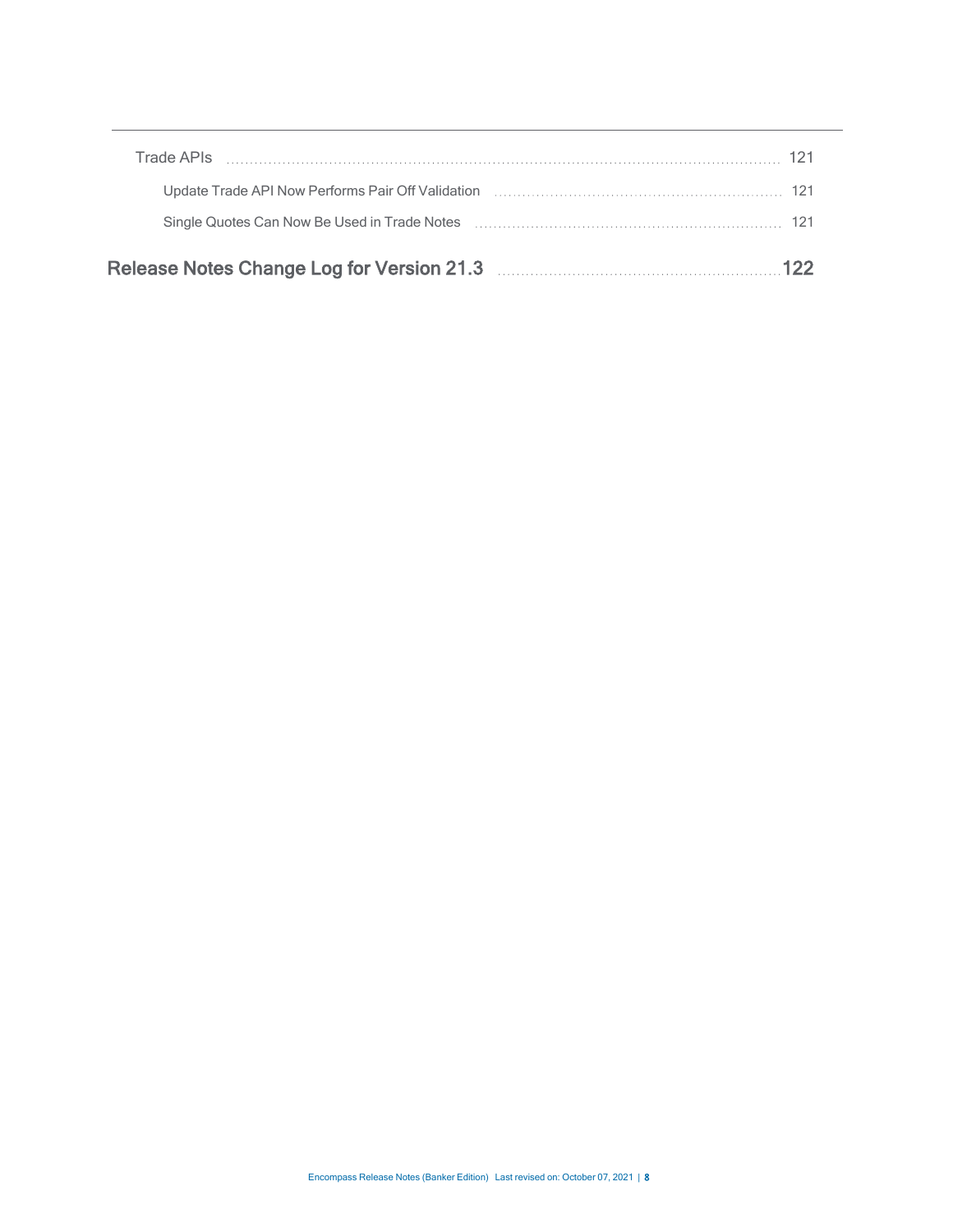The Encompass SDK Installer has been updated with the new Encompass logo. In addition, the License Agreement within the installer has been updated.



NICE-36046, NICE-36505, NICE-37015, NICE-35872, NICE-NICE-36802, SEC-20185, SEC-20186

### <span id="page-8-0"></span>Support for 0% Interest Loans and Simple Interest Amortization

(Updated on 9/17/2021)

Encompass now supports simple interest amortization for closed end loans (including calculations updates to handle simple interest payment schedules and simple Interest P&I payment) and 0% interest payment loans for lenders originating down payment assistance loans for affordable housing, for example Habitat for Humanity and state and local housing agencies. The supported options include control for how 0% loans are presented from a disclosures standpoint in the projected payments table. These loan options will still require Notes and Mortgages from the State Agencies, which include language around loan payment terms and forgiveness requirements. Concurrent with the release of Encompass 21.3, additional plan codes will be made available to support these documents. Review the *[Encompass](https://resourcecenter.elliemae.com/resourcecenter/knowledgebasearticle.aspx?n=39993) Support for 0% Interest Loans and* Simple Interest [Amortization](https://resourcecenter.elliemae.com/resourcecenter/knowledgebasearticle.aspx?n=39993) Related Forms List for a full list of agency program documents that are supported.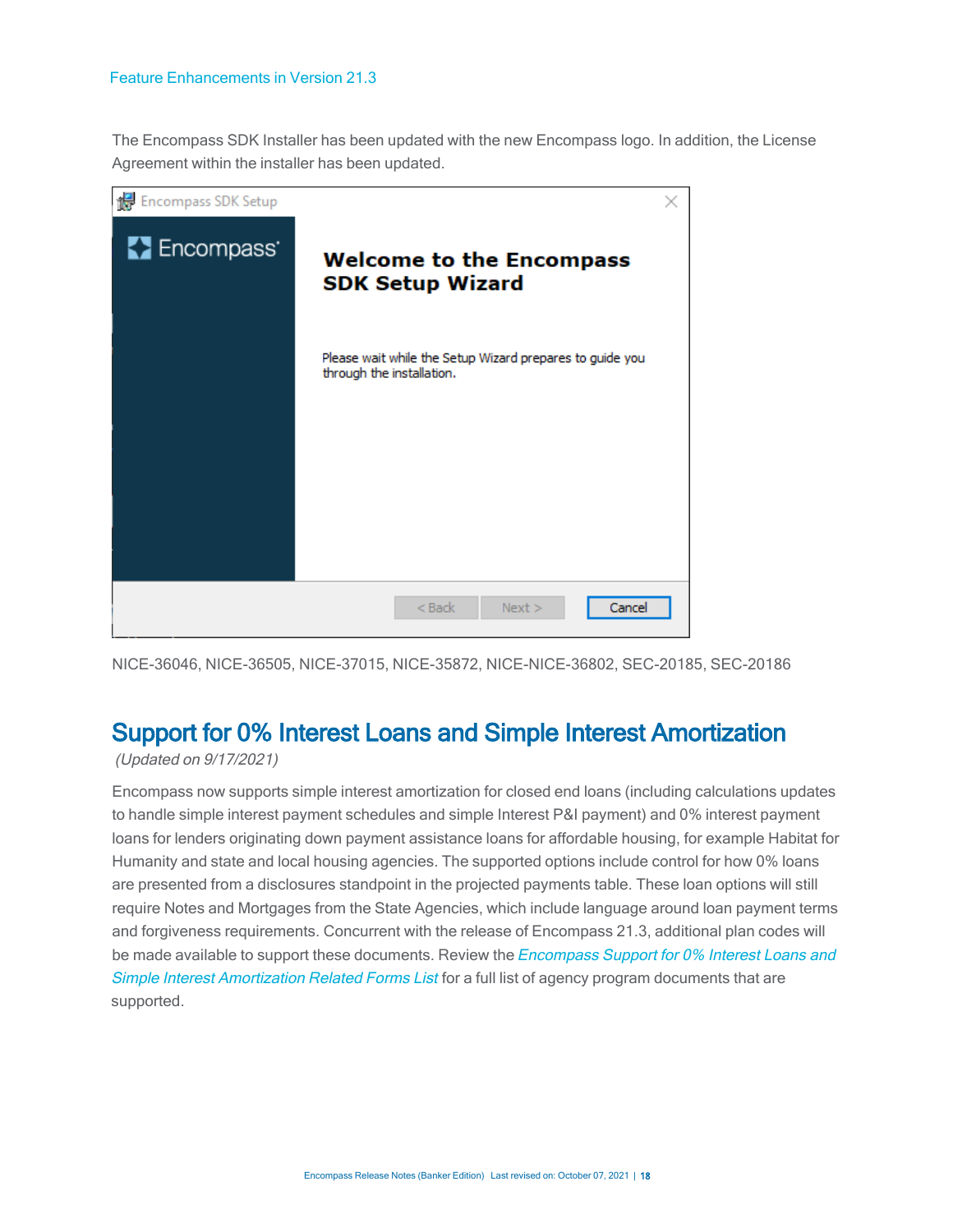- $\Box$  0% interest amortizing loans
- 0% interest loan with no payments and the loan amount fully forgiven at term
- 0% interest loan with no payments and a balloon payment due at term

Updates in Encompass include:

- Support for 0% interest calculations
- Updates to the RegZ Forms and the Piggyback Loan Tool to support 0% options and simple interest

For detailed information, refer to the [Working](https://resourcecenter.elliemae.com/resourcecenter/knowledgebasearticle.aspx?n=000039935) with 0% Products quide.

CBIZ-24514, CBIZ-34314, CBIZ-35156

### <span id="page-9-0"></span>Support for Simple Interest Amortization for Closed End Mortgages

### (Added on 8/24/2021)

Updates have been made to Encompass [input forms](#page-10-1), [payment schedule calculations,](#page-11-1) and [P&I payment](#page-13-1) [calculations](#page-13-1) to supports simple interest amortization for closed end mortgage loan. Standard interest accrues on a 12-month basis and is calculated using 360 days of interest per year (30 days per month), while simple interest is calculated on a daily basis using 365 days per year (actual days per month), resulting in 5 additional days of interest accruing per calendar year for simple interest.

Encompass now supports the following actuarial accrual methods for simple interest closed end mortgages:

- Actual 365 (365/365) Interest calculations are based on a 365-day year regardless of whether the year is a leap year. Interest per day is based on 365 days and interest per month is based on the actual days in each month.
- Actual 366 (365/366) Interest calculations are based on a 365-day for standard years and a 366day year for leap years. Interest per month is based on the actual days in each month.
- Actual 360 (365/360) Interest calculations are based on a 360-day year regardless of whether the year is a leap year but is charged based on actual days. This results in the highest total interest charged to the borrower with the highest daily rate and highest number of days collected.

Lenders can configure the interest accrual options for a loan by using a new [Interest Accrual Options](#page-10-1) section that has been added to the RegZ-LE, RegZ-CD, and RegZ-TIL input forms. The selection made in this section affect the calculations for the simple interest payment schedule, which translates into the finance charges and APR, and the calculations for the simple interest P&I payment.

CBIZ-2234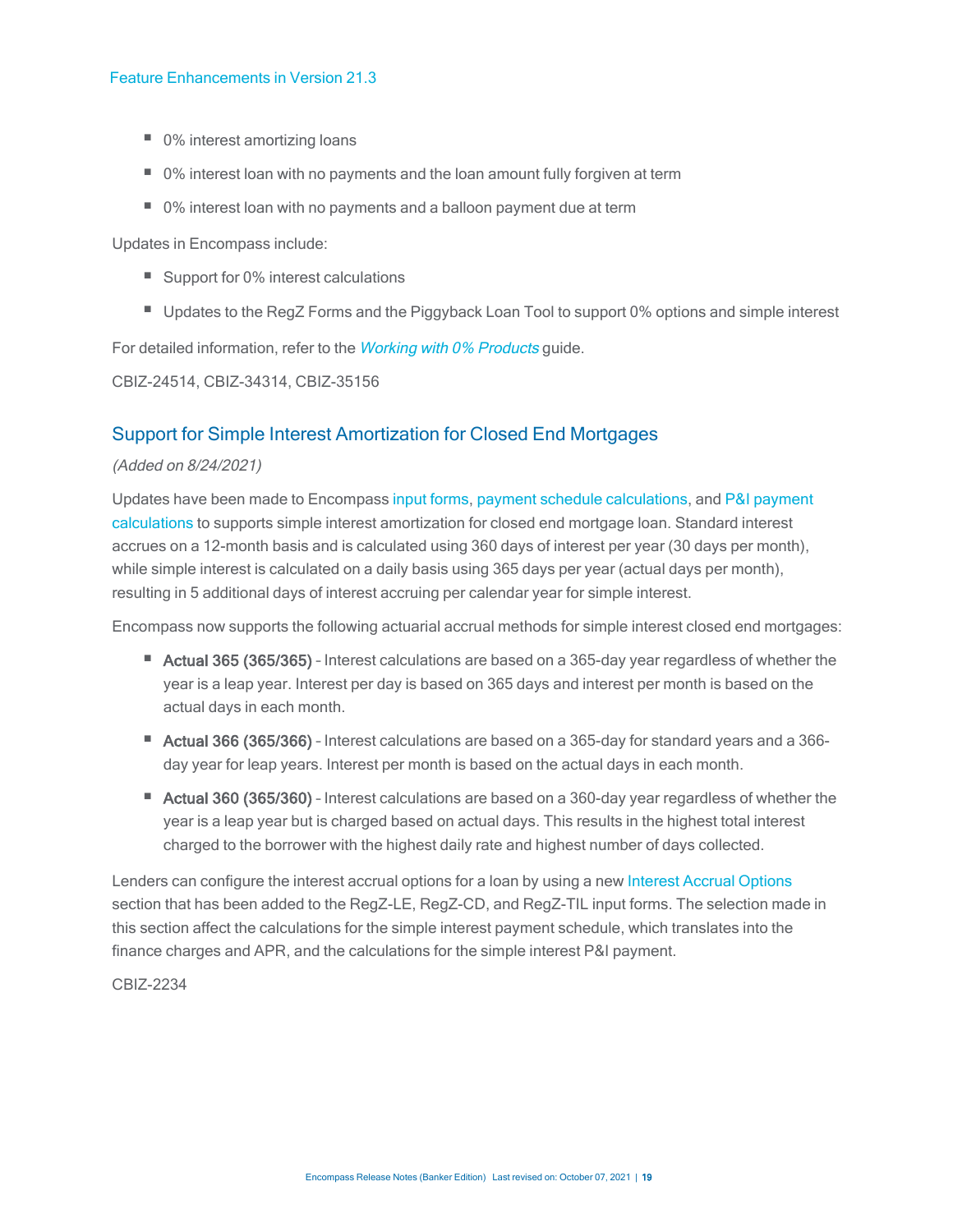### <span id="page-10-0"></span>Updates to the RegZ Forms and Piggyback Loan Tool to Support Simple Interest and 0% **Options**

<span id="page-10-1"></span>(Updated on 9/3/2021)

To support simple interest and 0% interest loan options, a new Interest Accrual Options section has been added to the Reg Z-CD, RegZ-LE, and RegZ-TIL input forms. The fields in this section are also available in RegZ popup window accessible from the Piggyback loans tool and in Loan Program templates and on the Select Loan Template pop-up window that opens when you click the Find icon (magnifying glass) next to the Loan Program field (field ID 1401) on forms such as the RegZ-LE.

| <b>Interest Accrual Options</b>                               |                    |              |
|---------------------------------------------------------------|--------------------|--------------|
| 0% Payment Option                                             | Amortizing Payment | $\check{ }$  |
| Interest Days/Days in a Year                                  | 360/360            | $\check{ }$  |
| Use 366 Days in Leap Year                                     |                    |              |
| Use Simple Interest Accrual                                   |                    |              |
| Number of Days (Biweekly,<br>Interim Interest, Classic HELOC) |                    | $\checkmark$ |

The Interest Accrual Options section includes a new 0% Payment Option (field ID 4746). This field is applied to loan calculations only when a loan's note rate (field 3) is set to 0%. The following values can be selected from the drop-down list:

- **E** Amortizing Payment This value displays by default.
- No Payment with Balloon
- No Payment Fully Forgiven

All three options can be used with fixed rate 0% loans. For ARM loans with an initial 0% interest, Encompass calculations support only the Amortizing Payment option, however Encompass does not prevent a user from selecting one of the No Payment options on a 0% ARM loan.



When a user applies a loan program in which the 0% Payment Option is blank, Encompass does not overwrite existing values in the loan.

The following fields have been added to the Interest Accrual Options section to enable lenders originating loans with simple interest to set the parameters used to correctly calculate payment streams, finance charges, and APR.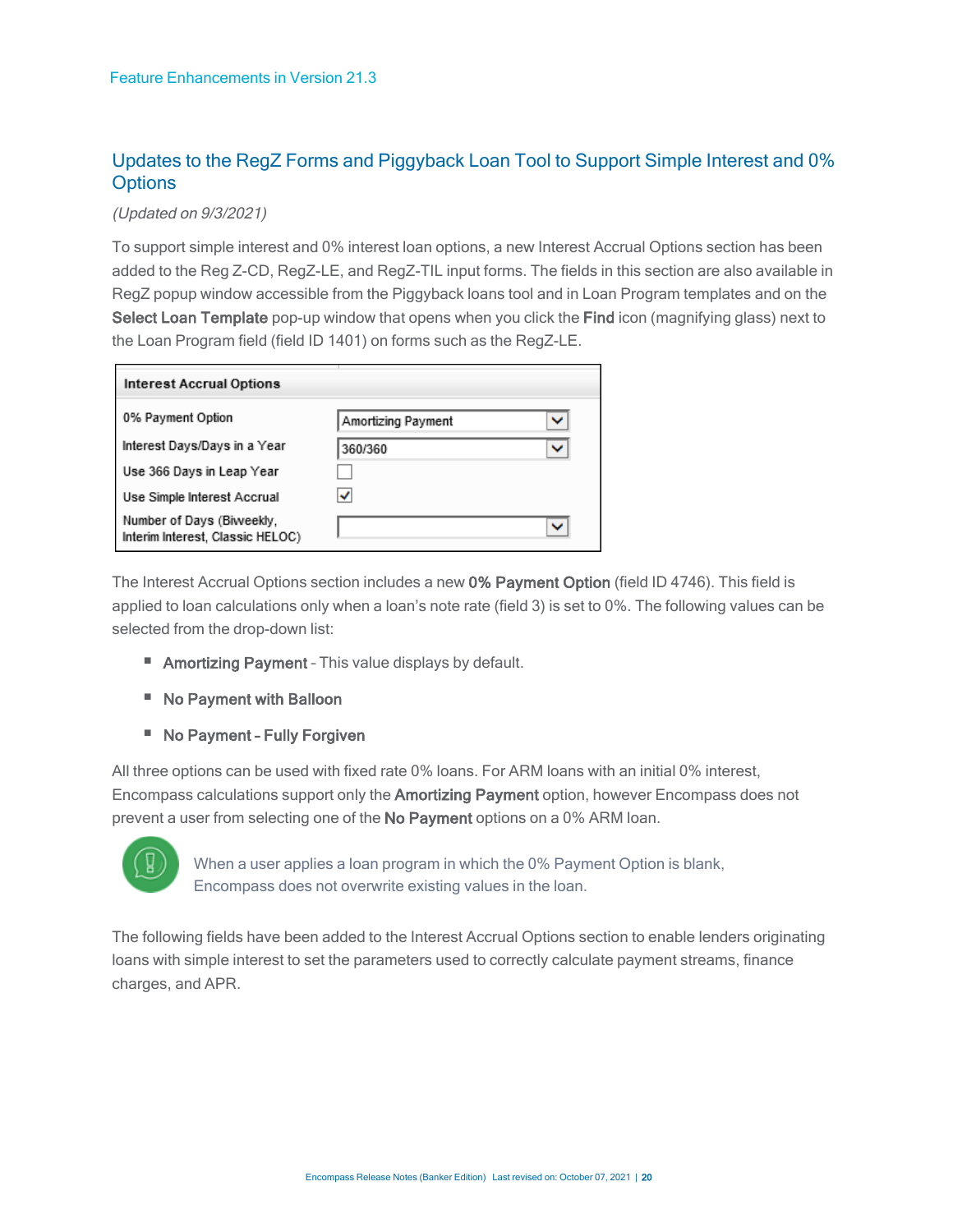- Interest Days/Days in a Year (field ID 1962) This is an existing field with the following options: 360/360 (standard interest), 365/365, and 365/360. Prior to Encompass 21.3, this field was used to capture the accrual method and days but was not applied to the payment schedule calculations.
- Use 366 Days in Leap Year (field ID 4748) This is a new field. When selected, it is applied to calculations only if 365/365 or 365/360 is selected for the Interest Days/Days in a Year (field ID 1962).
- Use Simple Interest Accrual (field ID 4749) This field is used in combination with Interest Days /Days in Year (field ID 1962). This field must be selected to apply simple interest calculations to the P&I payment and payment schedule when an option with 365 days (365/365, 365/360) is used.
- Number of Days (Biweekly, Interim Interest Classic HELOC) (field ID SYS.X2) This is an existing field. Selections in this field affect interim interest collected at closing, as well as biweekly payment schedules and classic HELOC schedules that are not configured using the HELOC Management input form.



In previous versions of Encompass, simple interest was available only for HELOC and Biweekly loans by using the Number of Days drop-down list (field ID SYS.X2) to select terms to use for the interest calculation (360 or 365) for these types of loans.

### Migration

When migrating an existing loan, default values are not populated to the newly added fields. Lenders can set the field value manually or leave it as is if they want to keep the evaluation for their previously closed loans.

CBIZ-34330, CBIZ-40032, CBIZ-24514

### <span id="page-11-0"></span>Calculations for Simple Interest Payment Schedules

<span id="page-11-1"></span>(Added on 8/24/2021)

Calculation updates have been made to support payment schedules for simple interest loans based on the options selected in the new Interest Accrual Options section on the RegZ-LE, RegZ-CD, and RegZ-TIL.

| <b>Interest Accrual Options</b>                               |                    |              |  |
|---------------------------------------------------------------|--------------------|--------------|--|
| 0% Payment Option                                             | Amortizing Payment | v            |  |
| Interest Days/Days in a Year                                  |                    | $\checkmark$ |  |
| Use 366 Days in Leap Year                                     |                    |              |  |
| Use Simple Interest Accrual                                   |                    |              |  |
| Number of Days (Biweekly,<br>Interim Interest, Classic HELOC) |                    | $\checkmark$ |  |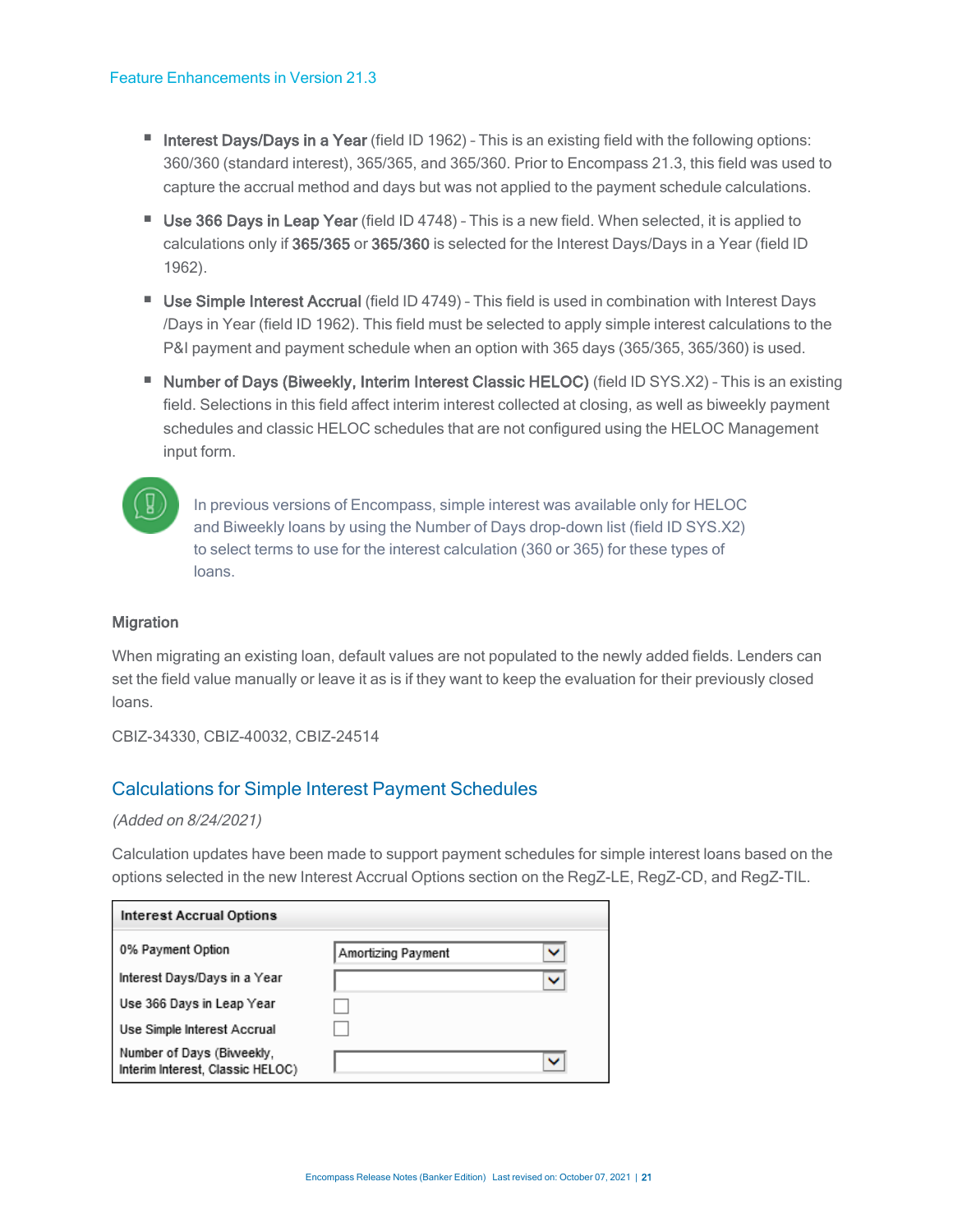If the Use Simple Interest Accrual check box (field ID 4749) is not selected, a default value of 360/360 (standard accrual method) is used for calculations regardless of the selection made for the Interest Days/Days in a Year (field ID 1962). The 360/360 method uses 30 days of interest for each month regardless of how many days are in the month. The finance charge will include any odd days of interest captured in Fee Line 901 on the 2015 Itemization or 2010 Itemization.

If the Use Simple Interest Accrual check box (field ID 4749) is selected, the selections for the Interest Days/Days in a Year drop-down list (field ID 1962) and the Uses 366 Days in a Leap Year check box (field ID 4748) are used to determine the simple interest calculations for the payment schedule, according to the logic in the table below.



The Use 366 Days in a Leap Year option is applied to calculations only when the Use Simple Interest Accrual check box has also been selected.

| Interest Days/ Days in a<br>Year | Use 366 Days in Leap<br>Year | <b>Description</b>                                                                                                                                               |
|----------------------------------|------------------------------|------------------------------------------------------------------------------------------------------------------------------------------------------------------|
| 365/365                          | Selected                     | Every year is calculated as 365, except for leap years,<br>which are calculated as 366. Monthly interest is<br>calculated on the actual days in the prior month. |
| 365/365                          | Cleared                      | Every year is calculated as 365, including leap years.<br>Monthly interest for each payment is calculated based<br>on the actual days in the prior month.        |
| 365/360                          | Selected or cleared          | The days per year are always 360 in this method.<br>Monthly interest for each payment is calculated based<br>on the actual days in the prior month.              |

For amortizing loans, Encompass will calculate a P&I payment that will bring the loan balance to \$0.00 with the last payment. In some cases, the simple interest accrual, even with rounding of the payments within the schedule, can have a higher final payment than the prior payment in the schedule. If this difference in payment exceeds the limit set in certain states, the Encompass Compliance Service will generate an alert notifying the lender. The loan amount may require a slight adjustment in these scenarios to bring the payment schedule into tolerance if it cannot be corrected with rounding.

Because Encompass already supports simple interest for the following types of loans, calculation changes will not affect payment schedules for:

- Bi-weekly loans
- Construction-only loans
- The construction portion of construction-to-perm loan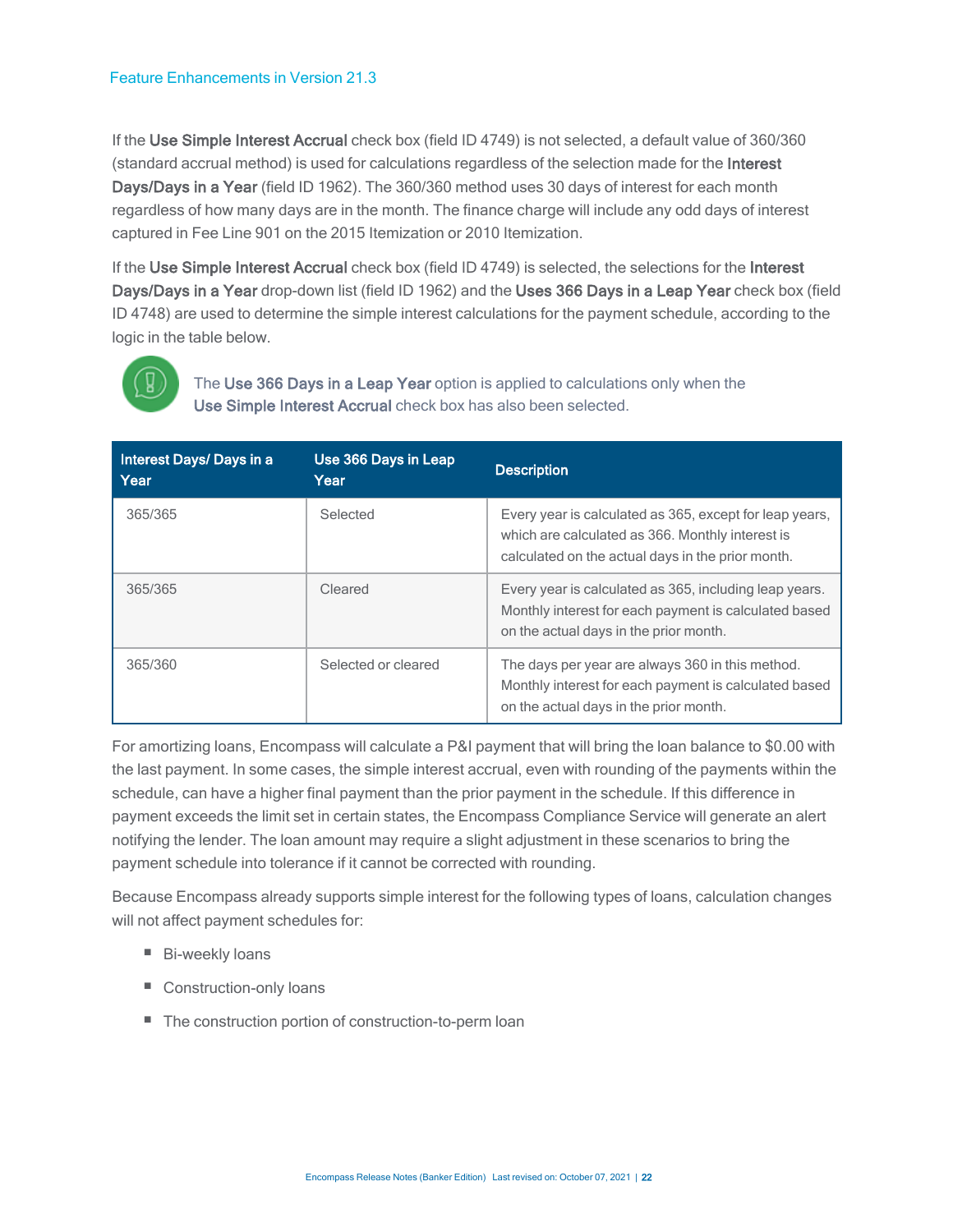The permanent portion of construction-to-permanent loans where the Number of Days (field ID 1962) is set to 365/365 will see a difference in the overall finance charge based on updates to the permanent portion of the loan. This affect only the permanent portion of construction-to-permanent loans originated after updating to Encompass 21.3.

CBIZ-34314

### <span id="page-13-0"></span>Calculations for Simple Interest P&I Payment

### <span id="page-13-1"></span>(Updated on 9/30/2021)

Calculations used to determine P&I payments for loans have been updated to correctly determine the payments to populate for simple interest loans. This includes adjustments to ensure that the final P&I payment does not exceed the prior payment by more than the amount set by regulatory requirements. For example, regulatory requirements in West Virginia (HB4411) require that the final payment be no more than \$5.00 higher than the prior payment in the schedule. These calculation changes affect P&I payments disclosed on the URLA (2009 and 2020 versions), the Transmittal Summary (1003), and the ATR/QM Management forms.

When the Use Simple Interest Accrual check box is selected, the P&I payments are calculated in such a way that the amounts do not change from month to month, with the following exceptions:

- **ARM Loans** When an ARM adjustment occurs, the calculated P&I in the payment schedule is updated using the revised rate.
- **E** Last Payment When the initial payment schedule calculation results in a final payment that exceeds the prior payment in the schedule by more than 0.005 multiplied by the number of payments in the loan term, Encompass recalculates the payment schedule until the last payment is within tolerance or until 100 attempts have been made, in which case there is a possibility that the final payment may exceed the allowable limit on the prior payment.
- Construction to Permanent Loans Calculated P&I payments in the payment schedule may change at the following points:
	- Construction ARM P&I adjustments occur when the ARM rate is adjusted.
	- Construction to Permanent P&I adjustments may occur when the loan moves from the construction portion of the loan to the permanent portion.



The calculation updates listed above applies to loans that are not HELOC loans and are not construction-only loans.

These updates do not affect existing construction or construction-to-permanent loans unless you open a construction-to-permanent loan with 365/365 selected for the Interest Days/Days in a Year (field ID 1962) and then select the Use Simple Interest Accrual check box.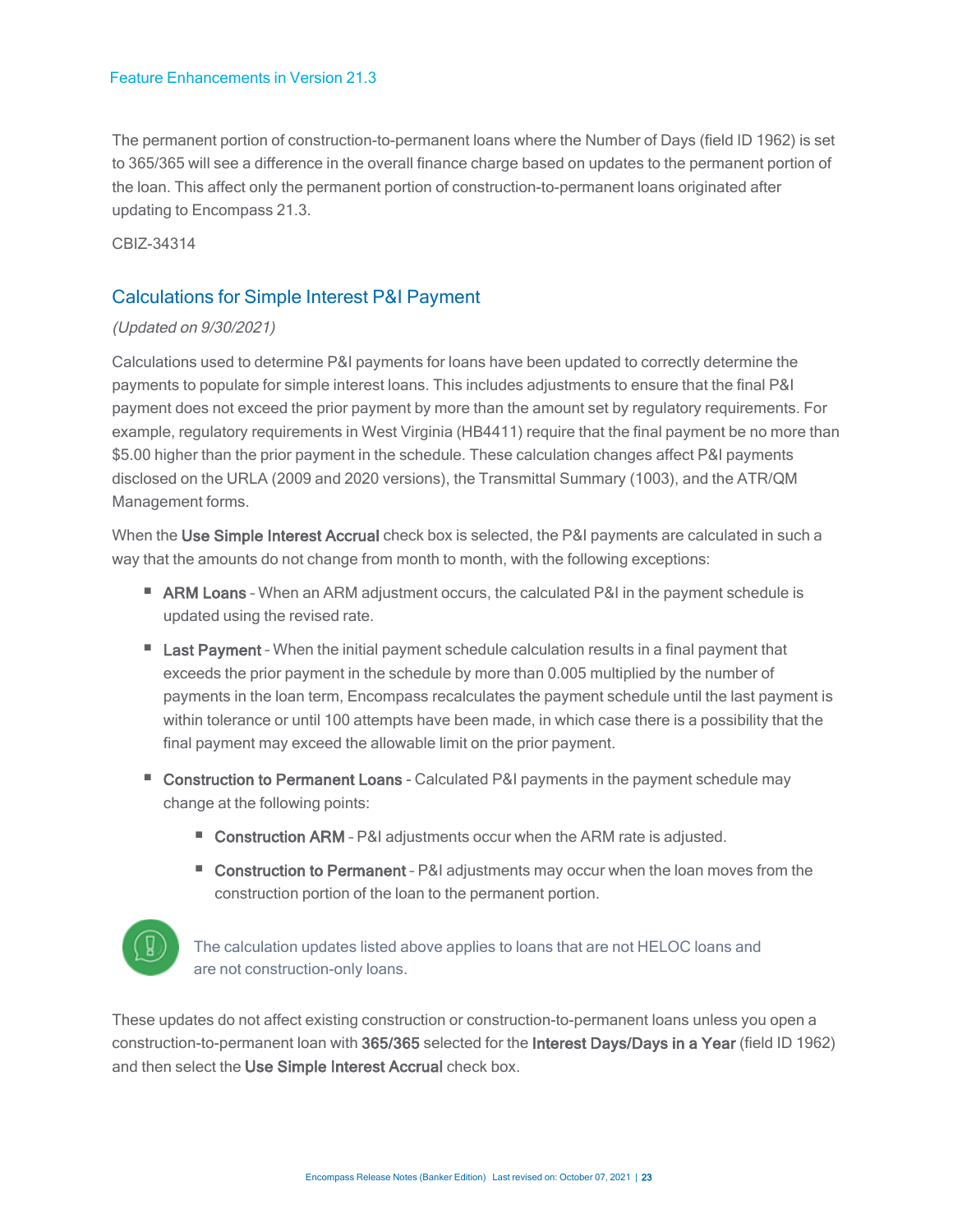

The recommended best practice is for lenders to review their existing loans to identify any non-construction loans with 365/365 incorrectly selected for Interest Days/Days in a Year. Prior to Encompass 21.3, simple interest accrual was not supported for non-construction loans, so selecting 365/365 would not affect the accrual method used for those loans. With simple interest now supported in Encompass 21.3, any existing non-construction loans with 365/365 selected will throw an error when submitted to the Encompass Compliance Service. Because the Encompass Compliance Service now maps and tests the accrual method against the selection for Interest Days/Days in a Year, the finance charges for existing non-construction loans with 365/365 selected will not match the results expected for simple interest accrual.

CBIZ-35156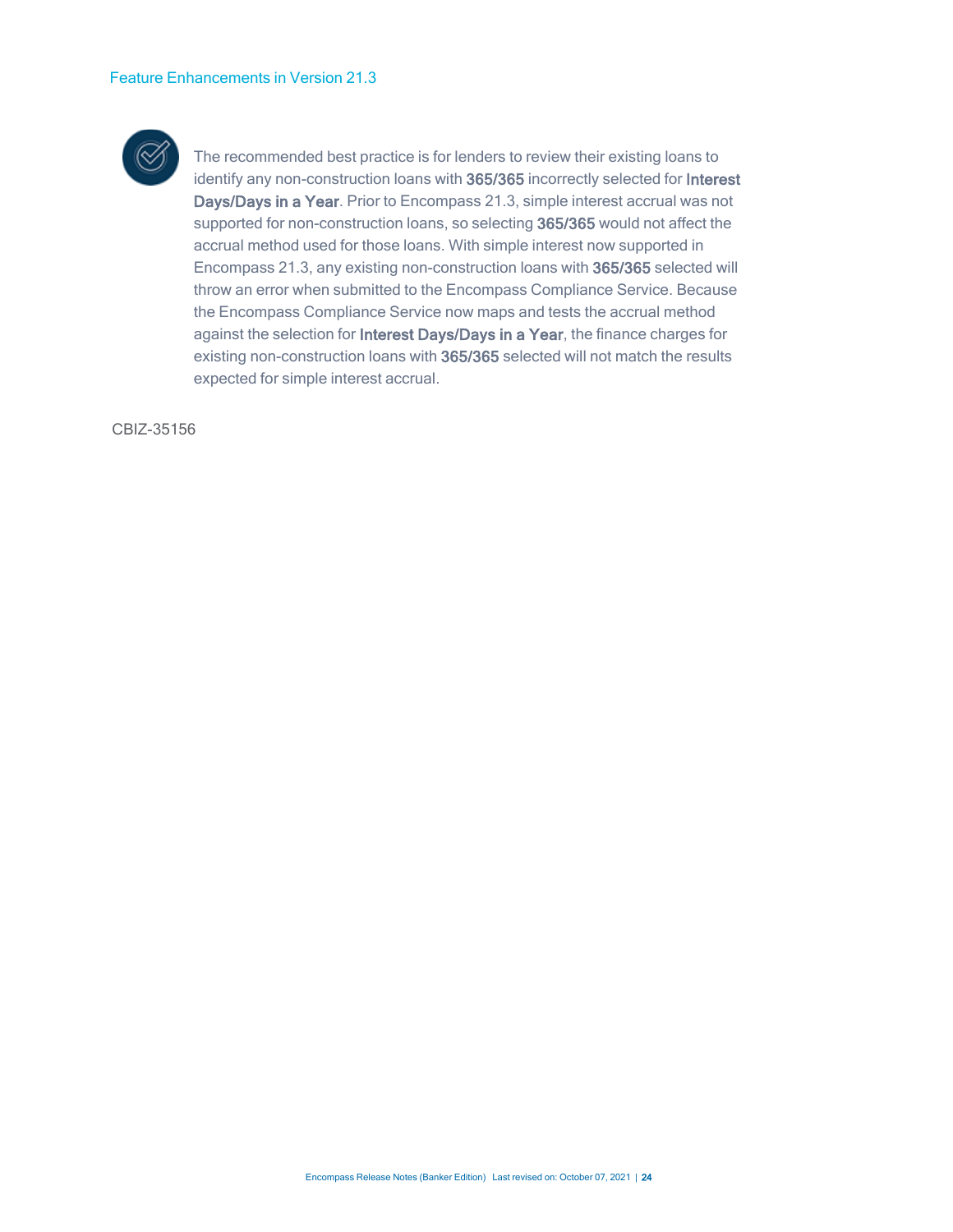### <span id="page-15-0"></span>Home Equity and HELOC Loans

(Updated on 9/17/2021)

Encompass now supports HELOCs and closed-end home equity loans (HELoans) using the URLA 2020 forms.

- Actual days and monthly interest options for closed end home equity loans, including the ability to use simple interest for HELOC and HELoans.
- Updates to the 1003 URLA-Lender input form and corresponding updates to Loan Program Templates enable lenders to use either TRID or GFE/TIL disclosures for HELOC loans.
- Lenders can now use a consistent application format for all their loan and HELOC applications.

For detailed information, refer to the [Working](https://resourcecenter.elliemae.com/resourcecenter/knowledgebasearticle.aspx?n=000035731) with Home Equity Loans and Lines of Credit guide.

CBIZ-38182

### <span id="page-15-1"></span>Updates to the 1003 URLA - Lender Input Form for HELOC Loans

To accurately capture the cash to close for a HELOC loan, the HELOC Initial Draw amount (field ID 1888) rather than Total Loan Amount (field ID 2) is now used in the qualifying the borrower calculation for purposes of calculating the cash to or cash from the borrower.

To support this change, when HELOC is selected for the Loan Type (field ID 1172), updates have been made to the Total Mortgage Loans section on the 1003 URLA – Lender input form and a new calculation is used for the Total Mortgage Loans amount (field ID URLA.X148).

For HELOC loans, the Total Mortgage Loans (URLA.X148) is now populated with the combined total of the HELOC Initial Draw at Closing (field ID 1888) and the other new mortgage loans on the property (field ID URLA.X230). The calculation for the Total Mortgage Loans amount will be retriggered when there is a change to the Loan Type (field ID 1172), HELOC Initial Draw at Closing (field ID 1888), or the other mortgage loans on the property (field ID URLA.X230).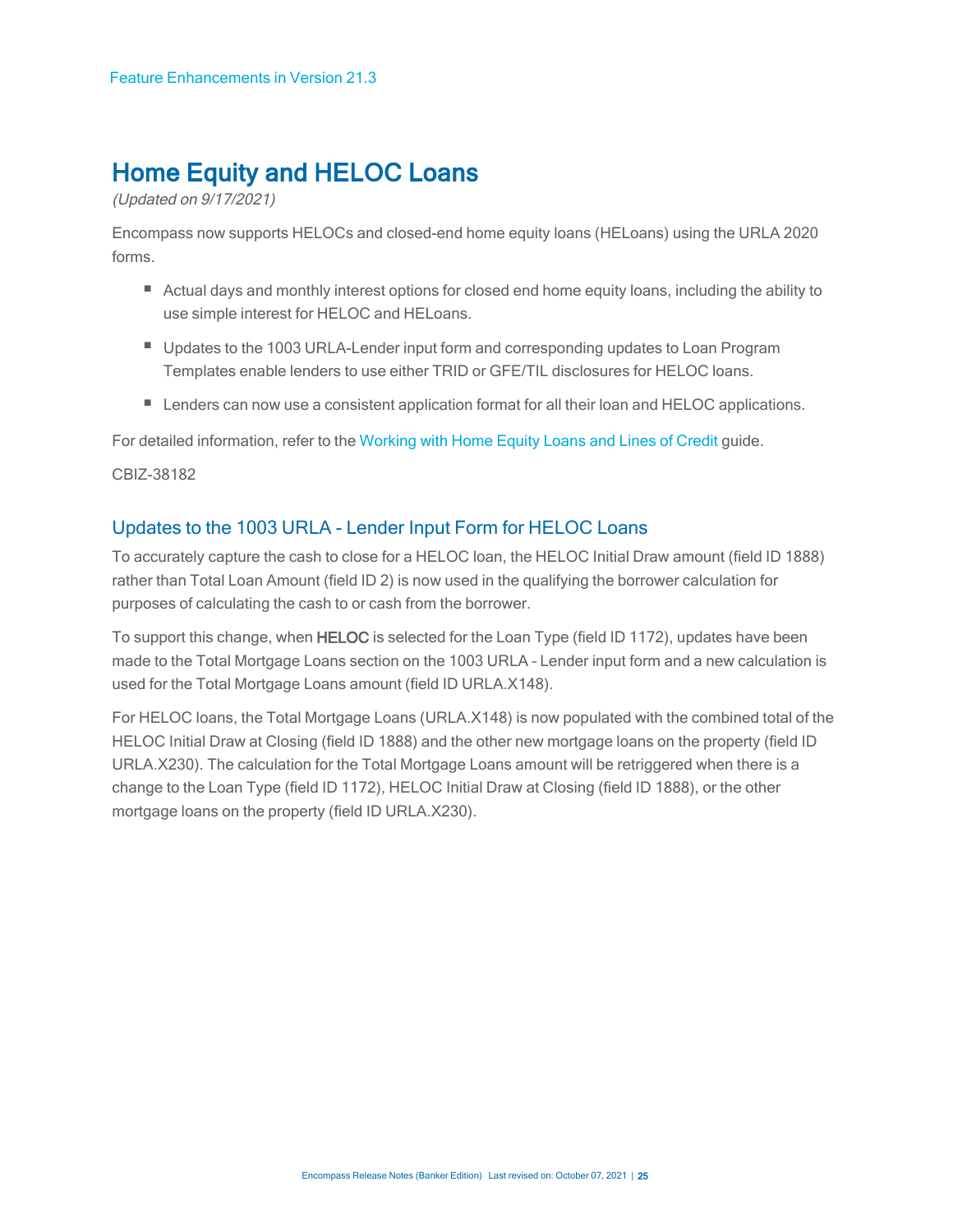The following updates have been made on the 1003 URLA – Lender input form when HELOC is selected for the Loan Type (field ID 1172):

- In the Total Mortgage Loans section, on line I, the Loan Amount (field ID 2) is replaced with the HELOC Initial Draw at Closing amount (field ID 1888). This field is editable. An Edit icon is available for the field to enable users to open the Calculate HELOC Amount pop-up window.
- In the second row on line I, the label for the Loan Amount Excluding Financed Mortgage Insurance (field ID 1109) is changed to HELOC Total Credit Limit.

|    | <b>TOTAL MORTGAGE LOANS</b>                                                                                                                                                 |               |  |
|----|-----------------------------------------------------------------------------------------------------------------------------------------------------------------------------|---------------|--|
| н. | <b>HELOC Initial Draw at Closing</b>                                                                                                                                        | 72 S          |  |
|    | <b>HELOC Total Credit Limit</b>                                                                                                                                             |               |  |
|    | 72 S<br>Financed Mortgage Insurance (or Mortgage Insurance Equivalent) Amount                                                                                               |               |  |
| J. | Other New Mortgage Loans on the Property the Borrower(s) is Buying or Refinancing<br>(See Table 4b. Other New Mortgage Loans on the Property You are Buying or Refinancing) | Show all VOAL |  |
|    | K. TOTAL MORTGAGE LOANS (Total of I and J)                                                                                                                                  |               |  |

- The Total of M1 to M6 line at the bottom of section M has been removed. For loans that are linked via the Piggyback Loan tool, including HELOC loans, the line has been replaced with the following line:
	- If the currently open loan is linked to a first lien loan, the label for M7 reads: Closing Costs from Linked 1st and the amount (field ID 1851) displays in the right column.
	- If the currently open loan is linked to a subordinate lien loan, the label for M7 reads: Closing Costs from Linked Subordinate and the amount (field ID 1851) displays in the right column.

| <b>TOTAL CREDITS</b> |                                                  |   |  |    |
|----------------------|--------------------------------------------------|---|--|----|
|                      | L. Seller Credits                                |   |  | as |
|                      | M. Other Credits                                 |   |  |    |
|                      | M1. Total Closing Costs Paid by Lender and Other | s |  |    |
|                      | M2. Total of Other Assets Applied to Loan        |   |  |    |
| M3.                  |                                                  |   |  |    |
| M4.                  |                                                  |   |  |    |
| M5.                  | ر،                                               |   |  |    |
| M6.                  |                                                  |   |  |    |
|                      | M7. Closing Costs from Linked Subordinate        |   |  |    |
|                      | N. TOTAL CREDITS (Total of L and M)              |   |  |    |

### **Migration**

This calculation update is not applied to existing loan files in Encompass when updating to Encompass 21.3, but after the update, the calculation is applied when a loan file is saved or when an update to the loan triggers recalculations in the loan file.

CBIZ-38183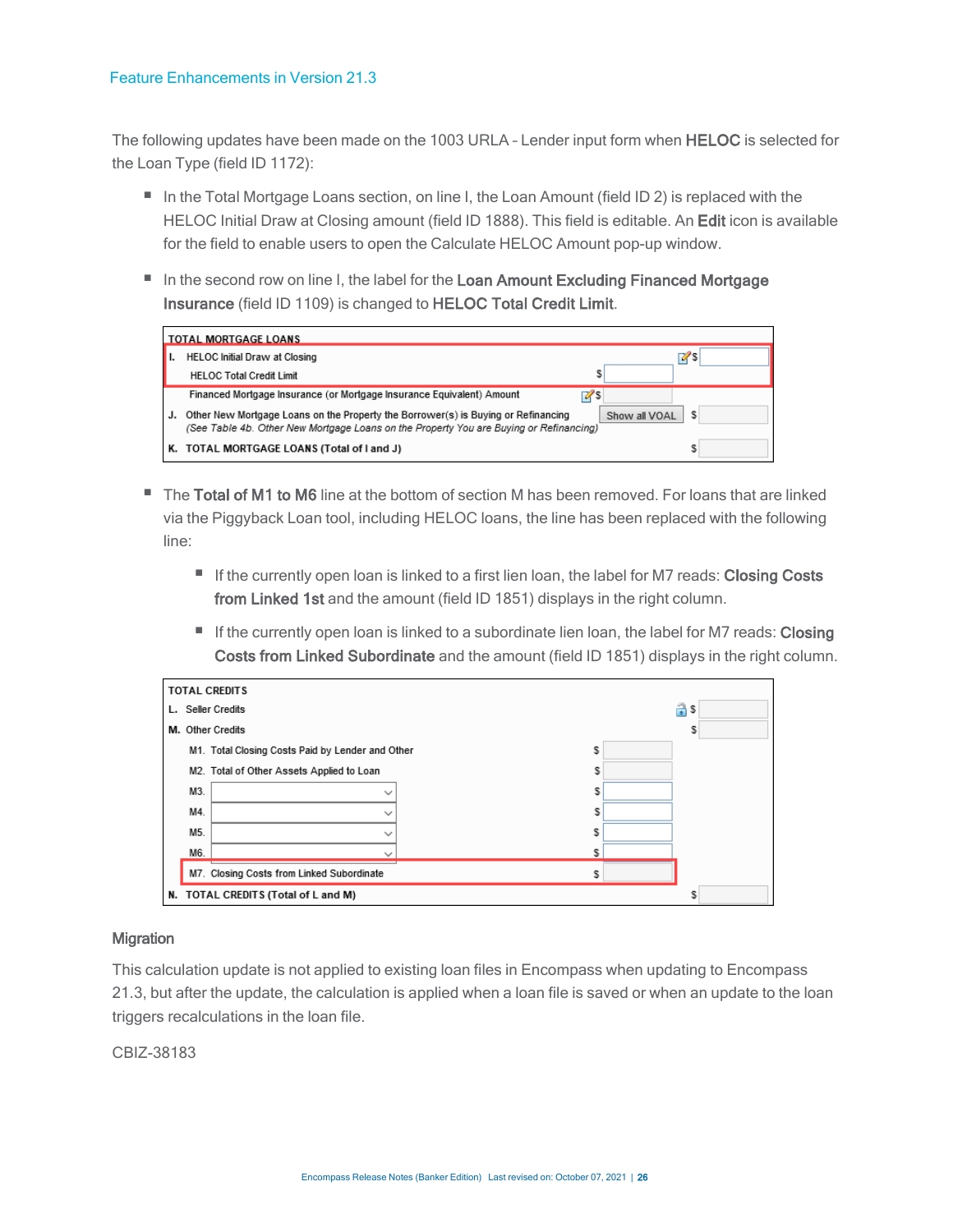### <span id="page-17-0"></span>Encompass eClose

### <span id="page-17-1"></span>Support for Hybrid eClose with eNotes



[Support for Hybrid eClose with eNotes](https://vimeo.com/594938591)

### (Updated on 9/20/2021)

When sending a closing package to a settlement agent, you can now configure the Closing Type to be a hybrid closing with an eNote. Select this option by clicking the Configure Closing Type button on the eClose window and then selecting Hybrid with eNote. Previously the Encompass eClose process supported only Hybrid or Ink-Only closing types.

| eClose                        |                                          |  |
|-------------------------------|------------------------------------------|--|
| eClose: Settlement Agent      |                                          |  |
|                               | <b>Settlement Agent</b>                  |  |
| <b>Configure Closing Type</b> | Hybrid with eNote<br><b>Closing Type</b> |  |

If your company has configured the settings to support hybrid closings with eNotes, when you click the Configure Closing Type button on the Closing Package window, the Configure Closing Type window opens with options for Hybrid eClosing and Ink Only Closing. In the Promissory Note section under the Hybrid Closing option, additional options are available for eNote and Paper Note.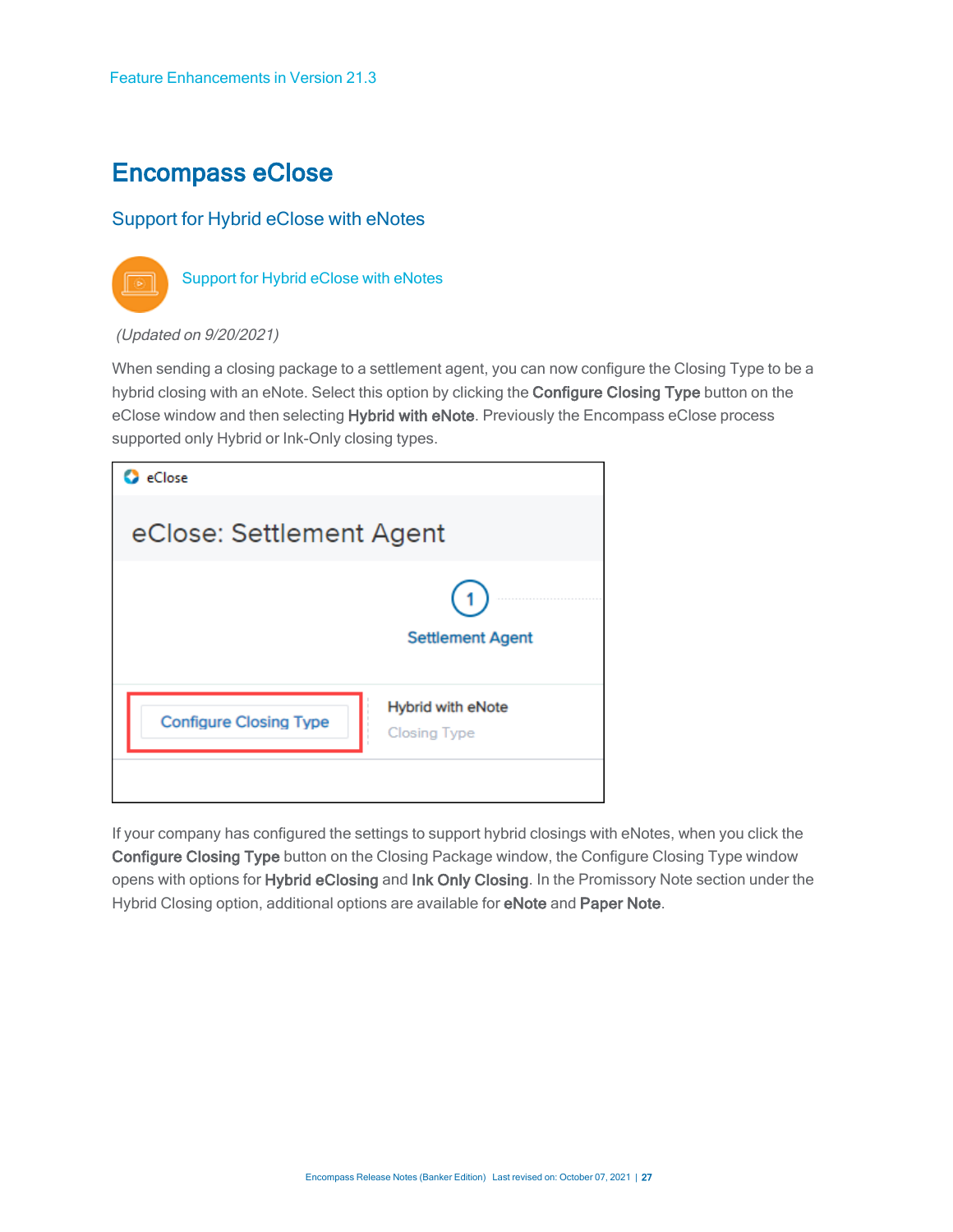| Configure Closing Type                                                                                                                     |
|--------------------------------------------------------------------------------------------------------------------------------------------|
| A Hybrid eClosing has been selected by default. You can change that to an<br>ink only closing below.                                       |
| The closing type selections are viewable throughout the wizard, but can<br>only be configured and saved here on the Settlement Agent page. |
| Hybrid eClosing @                                                                                                                          |
| Promissory Note:                                                                                                                           |
| eNote                                                                                                                                      |
| Paper Note                                                                                                                                 |
| Ink Only Closing @                                                                                                                         |
|                                                                                                                                            |
| <b>Update Closing Type</b>                                                                                                                 |

If your company has not enabled support for hybrid closings with eNotes, only the options for Hybrid eClosing and Ink Only Closing display, without the Promissory Note options.

Please note that the following Admin Tools settings must be set up to support hybrid closings with eNotes: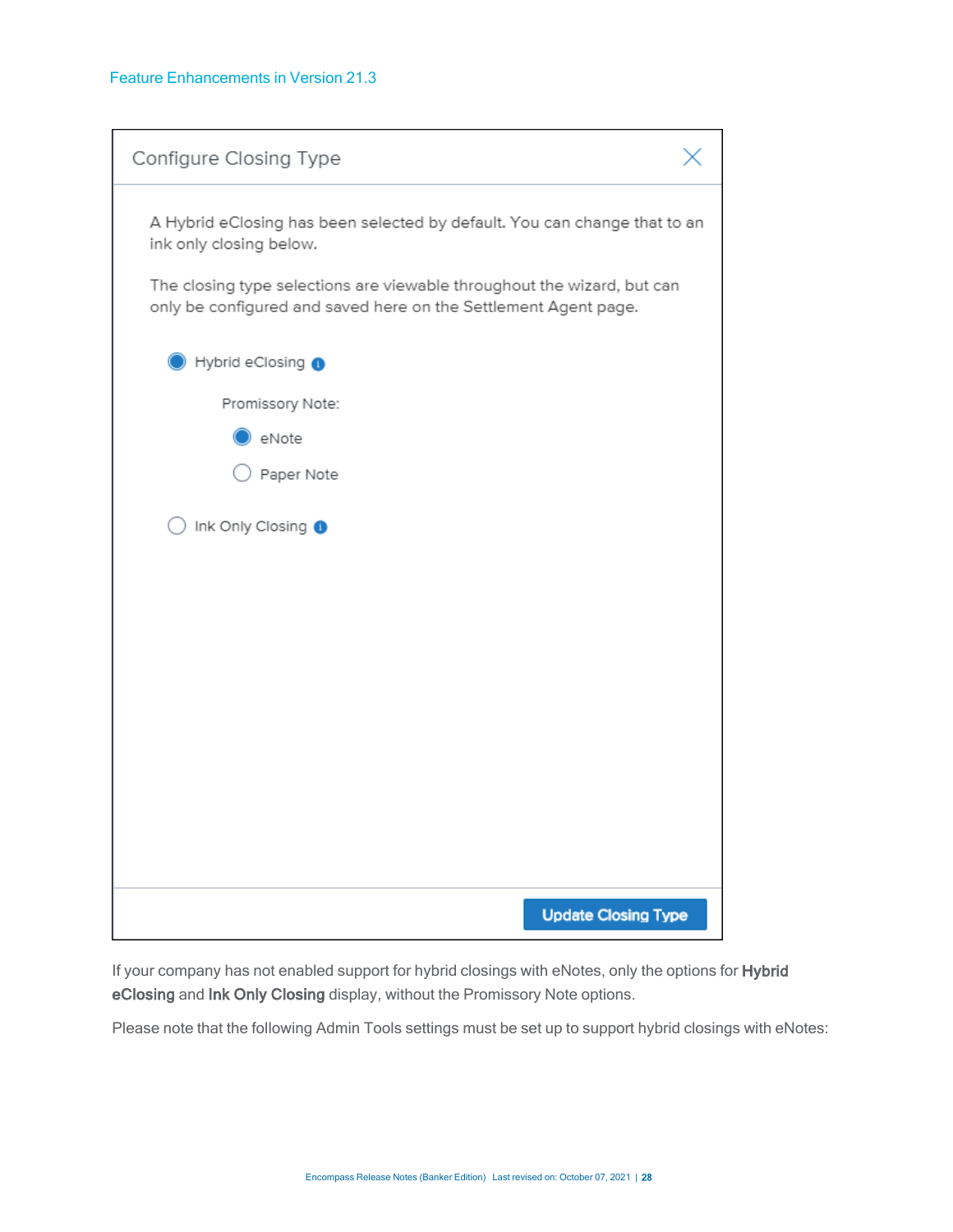■ Allow "Hybrid with eNote" Closing - When Enabled is selected, Encompass users will see promissory note options for eNote or Paper Note when selecting a closing type from the eClose window. When Disabled is selected, these options will not be visible. This setting is managed in the Encompass Admin Tools > Settings Manager > eClose category.

| <b>T</b> Server Settings Manager                                                             |                                    |  | × |
|----------------------------------------------------------------------------------------------|------------------------------------|--|---|
| Use this screen to modify the settings that control the behavior of the<br>Encompass Server. |                                    |  |   |
|                                                                                              | Category: eClose                   |  |   |
| <b>Setting Name</b>                                                                          | Value                              |  |   |
| Allow user to discard an approved but undelivered package                                    | Disabled                           |  |   |
| Allow "Hybrid with eNote" Closing                                                            | Enabled                            |  |   |
| Package expiration default days                                                              | 1 day after signing date           |  |   |
| <b>Package Preview</b>                                                                       | 1 day before signing date and time |  |   |
| Approve for signing default date                                                             | <b>Todays Date</b>                 |  |   |

**n MERS MIN Number in Reporting Database - In the Encompass Reporting Database, the** MERS MIN # field (field ID 1051) length must be set to 18 digits to help ensure the complete 18-digit MIN (Mortgage Identification Number) is provided with the loan to the MERS<sup>®</sup> System. (The default field length is 16 digits.) This setting is managed in Encompass Admin Tools > Reporting Database.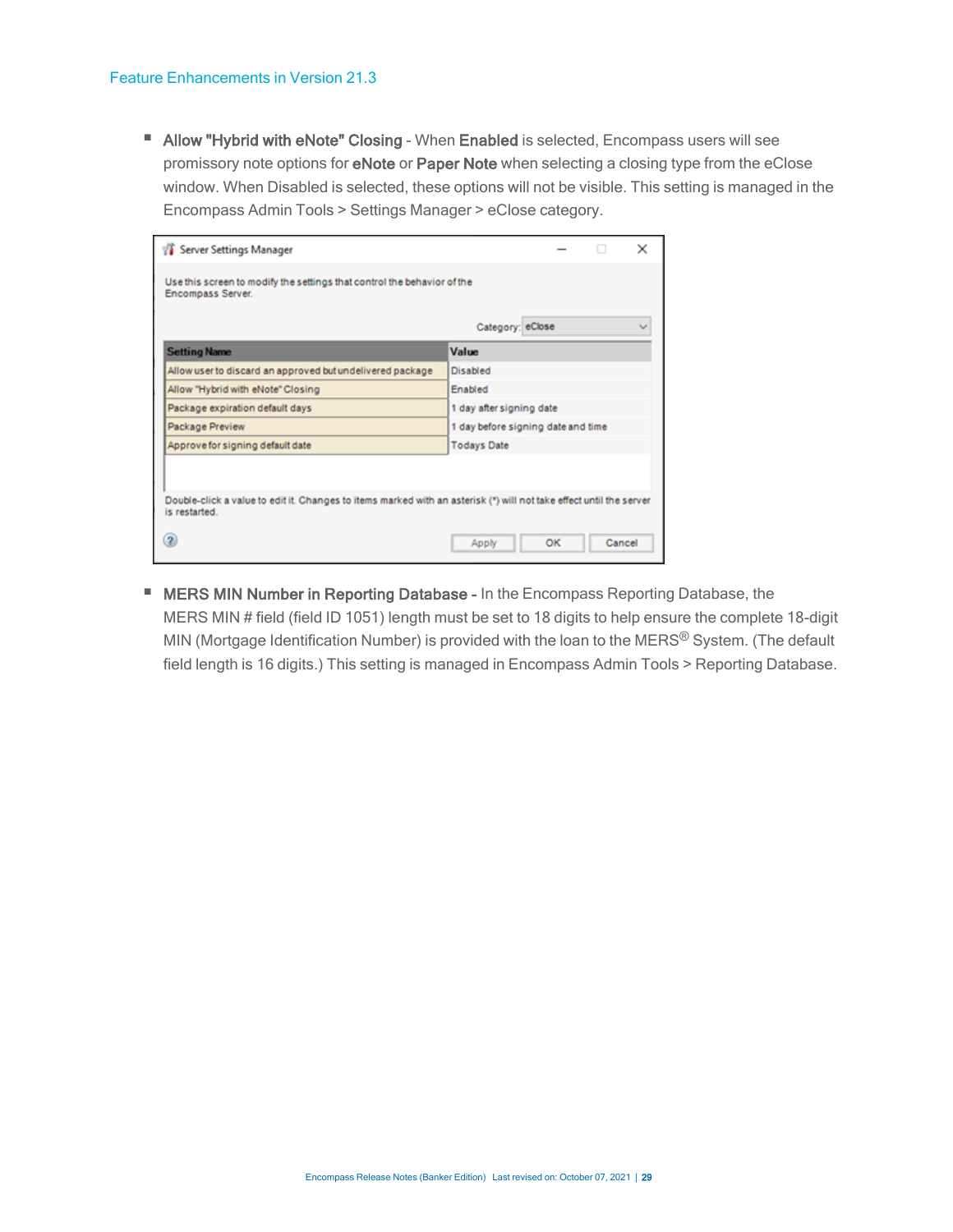| <b>Fields (21022)</b>                                                        |                                                                                       |                                                  |                                |                                  |                   |                       |                                           |                      |                | Selected Fields (6000) |                            |                                    |                 | r). | $\mathbb{Z}$                    |
|------------------------------------------------------------------------------|---------------------------------------------------------------------------------------|--------------------------------------------------|--------------------------------|----------------------------------|-------------------|-----------------------|-------------------------------------------|----------------------|----------------|------------------------|----------------------------|------------------------------------|-----------------|-----|---------------------------------|
| <b>Fields</b>                                                                | <b>Team Members   Milestones</b>                                                      |                                                  | Documents Tasks                |                                  | $\leftarrow$      |                       |                                           | Field ID $\triangle$ |                | Pair                   | Description                |                                    | Type            |     | Size                            |
|                                                                              |                                                                                       |                                                  |                                |                                  |                   |                       |                                           | 1051                 |                |                        | MERS MIN #                 |                                    | String          |     | 18                              |
| 1051<br><b>Find Next</b>                                                     |                                                                                       |                                                  |                                |                                  |                   |                       | 1059                                      |                      |                | FHA Lender ID          |                            | String                             |                 | 12  |                                 |
| Type<br>Field ID $\triangle$<br>Description                                  |                                                                                       |                                                  |                                |                                  |                   | 1060                  |                                           |                      | FHA Sponsor ID |                        | String                     |                                    | 12              |     |                                 |
| SYS.X550                                                                     |                                                                                       | Funding Additional Line 105 Ch                   |                                | String                           | $\land$           |                       |                                           | 1061                 |                |                        | Fees Loan Discount Fee %   |                                    | Numeric         |     | 13                              |
| SYS.X551                                                                     |                                                                                       |                                                  | Funding Additional Line 106 Ch | String                           |                   |                       |                                           | 1063                 |                |                        | Loan Type Other            |                                    | String          |     | 64                              |
| SYS.X552                                                                     |                                                                                       |                                                  |                                | String                           |                   | <b>Database Field</b> |                                           |                      |                |                        |                            | $\times$ ty Estate Held            | String          |     | 10                              |
| Funding Additional Line 107 Ch<br>Funding Additional Line 108 Ch<br>SYS.X553 |                                                                                       |                                                  |                                |                                  |                   |                       |                                           |                      |                |                        | ts                         | Numeric                            |                 | 13  |                                 |
| String<br><b>Field ID</b><br>Funding Additional Line 109 Ch<br>SYS.X554      |                                                                                       |                                                  |                                | 1051                             |                   |                       |                                           |                      |                | String                 |                            | 26                                 |                 |     |                                 |
| SYS.X555                                                                     | String<br><b>MERS MIN#</b><br>Description<br>Funding Additional Line 110 Ch<br>String |                                                  |                                |                                  |                   | Numeric               |                                           | 13                   |                |                        |                            |                                    |                 |     |                                 |
| Funding Additional Line 111 Ch<br>SYS.X556                                   |                                                                                       |                                                  |                                |                                  |                   |                       |                                           |                      |                |                        |                            | count Fee Borr                     | Numeric         |     | 13                              |
| SYS.X557                                                                     | String<br>Funding Additional Line 112 Ch                                              |                                                  |                                | String                           |                   | <b>Borrower Pair</b>  |                                           |                      |                |                        |                            |                                    | Numeric         |     | 13                              |
| SYS.X558                                                                     |                                                                                       |                                                  |                                | String                           | <b>Field Type</b> |                       | <b>Field Size</b><br> 18<br><b>String</b> |                      |                |                        |                            | String                             |                 | 26  |                                 |
| Funding Additional Line 201 Ch<br>SYS.X559<br>Funding Additional Line 202 Ch |                                                                                       |                                                  | String                         |                                  |                   |                       | Use index for this Field                  |                      |                |                        | Ins Upfront Factor         | Numeric                            |                 | 13  |                                 |
| SYS.X560                                                                     |                                                                                       |                                                  | Funding Additional Line 203 Ch | Include in Audit Trail<br>String |                   |                       |                                           |                      |                |                        |                            | Numeric                            |                 | 13  |                                 |
| <b>SYS.X561</b>                                                              |                                                                                       |                                                  | Funding Additional Line 204 Ch | String                           | <b>Table Name</b> |                       | LOANXDB S 11                              |                      |                |                        | Numeric                    |                                    | 13              |     |                                 |
| SYS.X562                                                                     |                                                                                       |                                                  | Funding Additional Line 205 Ch | String                           |                   |                       |                                           |                      |                |                        |                            | tode                               | String          |     | 10                              |
| SYS.X563                                                                     |                                                                                       |                                                  | Funding Additional Line 206 Ch | String                           |                   |                       |                                           |                      |                |                        |                            | d Amt                              | Numeric         |     | 13                              |
| SYS X564                                                                     |                                                                                       |                                                  | Funding Additional Line 207 Ch | String                           |                   |                       |                                           |                      | OK             |                        | Cancel                     | $s$ #                              | String          |     | 10                              |
| SYS.X565                                                                     |                                                                                       |                                                  | Funding Additional Line 208 Ch | String                           |                   |                       |                                           | <b>TTOO</b>          |                | ISL.                   |                            | mcome porr rederal income Tax      | Numeric         |     | 13                              |
| SYS.X566                                                                     |                                                                                       |                                                  | Funding Additional Line 209 Ch | String                           |                   |                       |                                           | 1172                 |                |                        | Loan Type                  |                                    | String          |     | 25                              |
| SYS.X567                                                                     |                                                                                       |                                                  | Funding Additional Line 210 Ch | String                           |                   |                       |                                           | 1174                 |                |                        | Title Co State             |                                    | String          |     | $\overline{2}$                  |
| SYS X568                                                                     |                                                                                       | Funding Additional Line 211 Ch                   |                                | String                           |                   |                       |                                           | 1175                 |                |                        | Escrow Co State            |                                    | String          |     | $\overline{2}$                  |
| SYS.X569                                                                     |                                                                                       |                                                  | Funding Additional Line 212 Ch | String                           |                   |                       |                                           | 1177                 |                |                        | Interest Only Mos          |                                    | Numeric         |     | 13                              |
| SYS.X57                                                                      |                                                                                       | Fees Survey to APR                               |                                | String                           |                   |                       |                                           | 1191                 |                |                        | Borr Info Points Paid      |                                    | Numeric         |     | 13                              |
| SYS.X570                                                                     |                                                                                       |                                                  | Funding Additional Line 213 Ch | String                           |                   |                       |                                           | 1192                 |                |                        |                            | Borr Info Refund of Overpaid Inter | Numeric         |     | 13                              |
| <b>SYS.X571</b>                                                              |                                                                                       |                                                  | Funding Additional Line 214 Ch | Strina                           |                   |                       |                                           | 1194                 |                |                        | Borr Info Other Descr 2    |                                    | String          |     | 64                              |
| man serra                                                                    |                                                                                       | Proposition in additional to the contract of the |                                | $\sim$                           |                   |                       |                                           | 1195                 |                |                        | Borr Info Other Descr 3    |                                    | String          |     | 64                              |
| ⋖                                                                            |                                                                                       |                                                  |                                |                                  | $\rightarrow$     |                       |                                           | 1196                 |                |                        | Lender Info Tax ID         |                                    | String          |     | 64                              |
|                                                                              |                                                                                       |                                                  |                                |                                  |                   |                       |                                           | 1198                 |                |                        | Insurance Mtg Ins Period 1 |                                    | Numeric         |     | 13                              |
|                                                                              |                                                                                       |                                                  |                                |                                  |                   |                       |                                           | 1100<br>⋖            |                |                        |                            | Incurance Mta Inc Deriodic Fector  | <b>Museumin</b> |     | 4 <sub>2</sub><br>$\rightarrow$ |

For detailed information about working with eNotes, refer to the [Encompass eClose User Guide](https://resourcecenter.elliemae.com/resourcecenter/knowledgebasearticle.aspx?n=39469) guide.

DOCP-16490, CBIZ-35213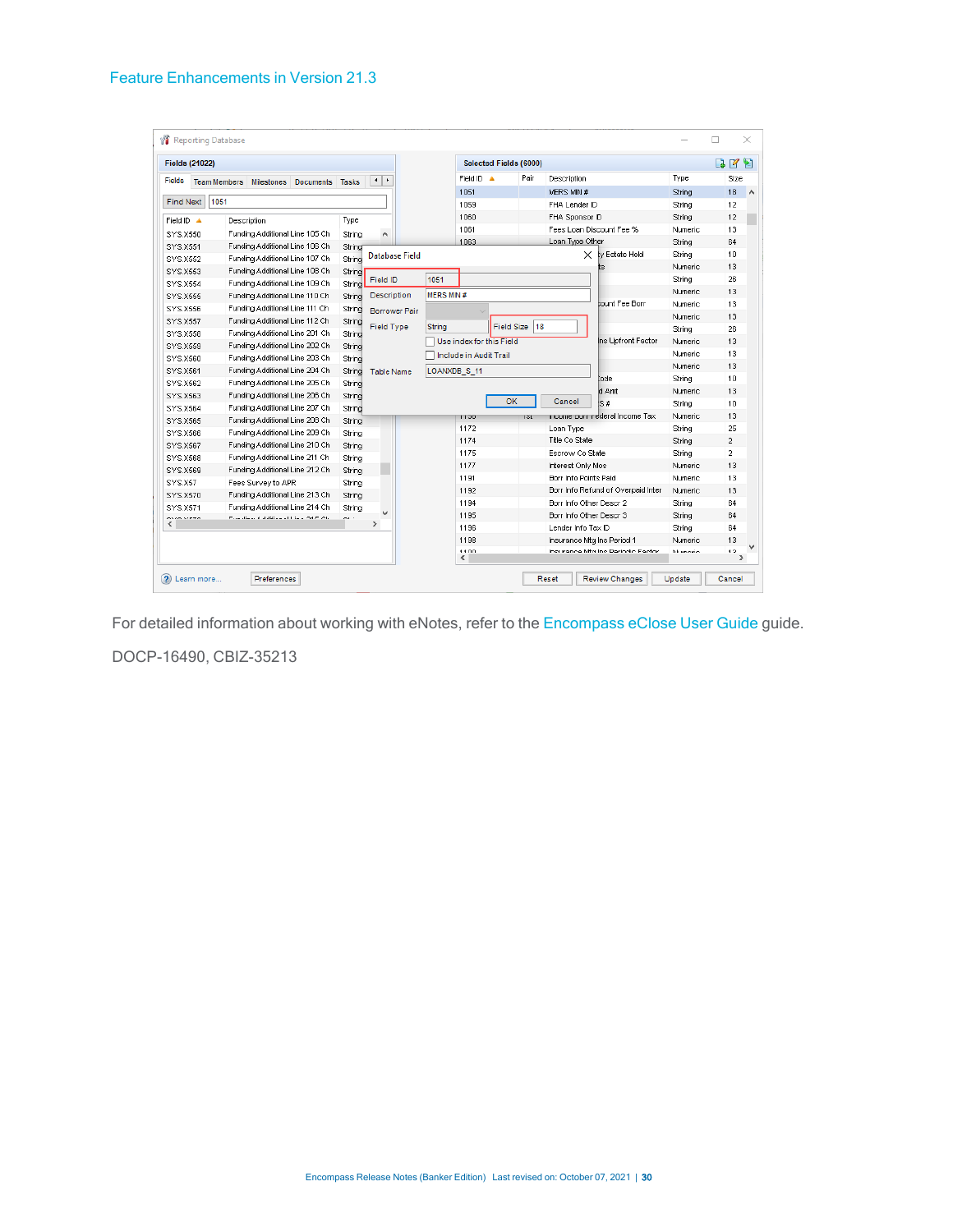### <span id="page-21-0"></span>Updates to the Workflow for Sending eClose Packages



[Updates to the Workflow for Sending eClose Packages](https://vimeo.com/595453210)

When sending eClosing packages, updates have been made to the options available when you click the Approve for Signing button on the Closing Package window.

|   | Closing Type:       | Scheduled Package Delivery:<br>Hydrod | Thursday, February 25th et 200pm |                  |               |
|---|---------------------|---------------------------------------|----------------------------------|------------------|---------------|
|   | Goldot a la mola le | · Update Template                     |                                  |                  |               |
|   |                     | TITLE                                 | <b>PACKAGED DATE</b>             | PACKAGED BY      | <b>STATUS</b> |
| B |                     | <b>MD Deed of Trust</b>               | 02/09/21                         | Maxwell Smithers | Informational |
| B |                     | First Rate Note                       | 02/09/21                         | Maxwell Smithers | eSignable     |
| 挂 |                     | 1-4 Family Rider                      | 02/09/21                         | Maxwell Smithers | eSignable     |
| Ħ | ഒ                   | Condominium Rider                     | 02/09/21                         | Maxwell Smithers | eSignable     |
| н | o                   | Amortization Schedule                 | 02/09/21                         | Maxwell Smithers | Wet Sign Only |
|   |                     |                                       |                                  |                  |               |

When the Approve for Signing window opens, different options now display based on the scenarios described below.



Some of the scenarios below provide a Make package previewable on date field to enable signers to view the package prior to the closing date. However, the preview option will not display if your Encompass administrator has disabled the preview feature in the Admin Tools settings.

- eSign Package with an eNote Approved on the Closing Date This scenario occurs when an eSigning package with an eNote is approved on the same day as the Closing Date selected in the loan file.
- eSign Package with an eNote Approved Prior to the Closing Date This scenario occurs when an eSigning package with an eNote is approved on a date prior to the Closing Date in the loan file.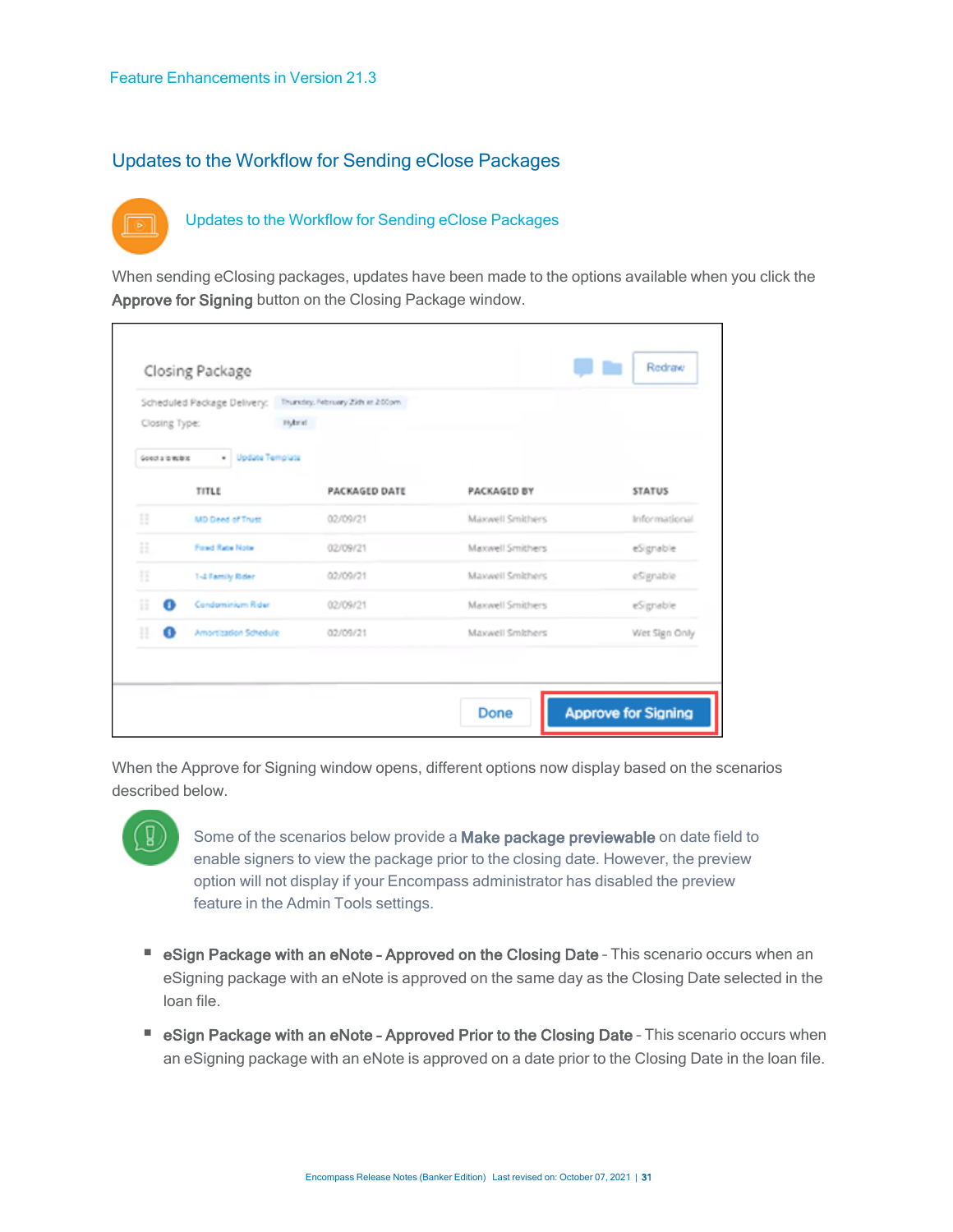- eSign Package Without an eNote Approved on the Closing Date This scenario occurs when an eSigning package does not have an eNote and is approved on the same day as the Closing Date in the loan file.
- eSign Package Without an eNote Approved Prior to the Closing Date This scenario occurs when an eSigning package does not have an eNote and is approved on a date prior to the Closing Date selected in the loan file.
- **n** Ink-Only Packages

DOCP-25639, DOCP-27416

### <span id="page-22-0"></span>Updates to The Manage Closing Window



[Rebranding Updates in Encompass](https://vimeo.com/612997511)

The Configure Closing Type button has been removed from the Manage Closing window and the following sections now display on the ribbon at the tops of the window:

- Scheduled Signing
- Closing Date
- Closing Type
- $\blacksquare$  eNote Status

| C eClose                          |                                                |                                                                                  |             |                             | $\Box$<br>$\times$                 |
|-----------------------------------|------------------------------------------------|----------------------------------------------------------------------------------|-------------|-----------------------------|------------------------------------|
|                                   | eClose: Manage Closing                         |                                                                                  |             |                             |                                    |
|                                   | Closing Package                                |                                                                                  |             | $\mathcal{L}$               | Redraw                             |
| Jul 14, 2021<br>Scheduled signing | A Jul 6, 2021<br>Closing date                  | Hybrid with eNote<br><b>Registration Pending</b><br>eNote status<br>Closing Type |             |                             |                                    |
|                                   | Select a template<br>$\sim$                    | <b>UPDATE TEMPLATE</b>                                                           |             |                             |                                    |
|                                   | TITLE                                          | PACKAGED DATE                                                                    | PACKAGED BY | <b>STATUS</b>               |                                    |
| H                                 | CA Deed of Trust                               | 07/14/21                                                                         | Admin User  | WET SIGN ONLY               | Q                                  |
| $\mathbf{H}$                      | <b>Fixed Rate Note</b>                         | 07/14/21                                                                         | Admin User  | WET SIGN ONLY               | $\Box$                             |
| $\ddot{a}$                        | <b>Amortization Schedule</b>                   | 07/14/21                                                                         | Admin User  | <b>ESIGNABLE</b>            | $\Box$                             |
| $\ddot{\Xi}$                      | CA Credit Score Disclosure                     | 07/14/21                                                                         | Admin User  | <b>INFORMATIONAL</b>        | □                                  |
| H                                 | CA Finance Lenders Law Statement of L 07/14/21 |                                                                                  | Admin User  | <b>FSIGNABLE</b>            | $\Box$                             |
| $\ddot{a}$                        | CA Declaration of Exemption                    | 07/14/21                                                                         | Admin User  | <b>INFORMATIONAL</b>        | ▭                                  |
| H                                 | Allonge to Note                                | 07/14/21                                                                         | Admin User  | <b>INFORMATIONAL</b>        | $\Box$                             |
| $\ddot{\Xi}$                      | First Payment Letter - Purchase                | 07/14/21                                                                         | Admin User  | ESIGNABLE                   | □                                  |
| Ħ                                 | <b>Worst Case Amortization Schedule</b>        | 07/14/21                                                                         | Admin User  | <b>INFORMATIONAL</b>        | $\Box$<br>$\overline{\phantom{a}}$ |
|                                   |                                                |                                                                                  |             | Approve for Signing<br>Done |                                    |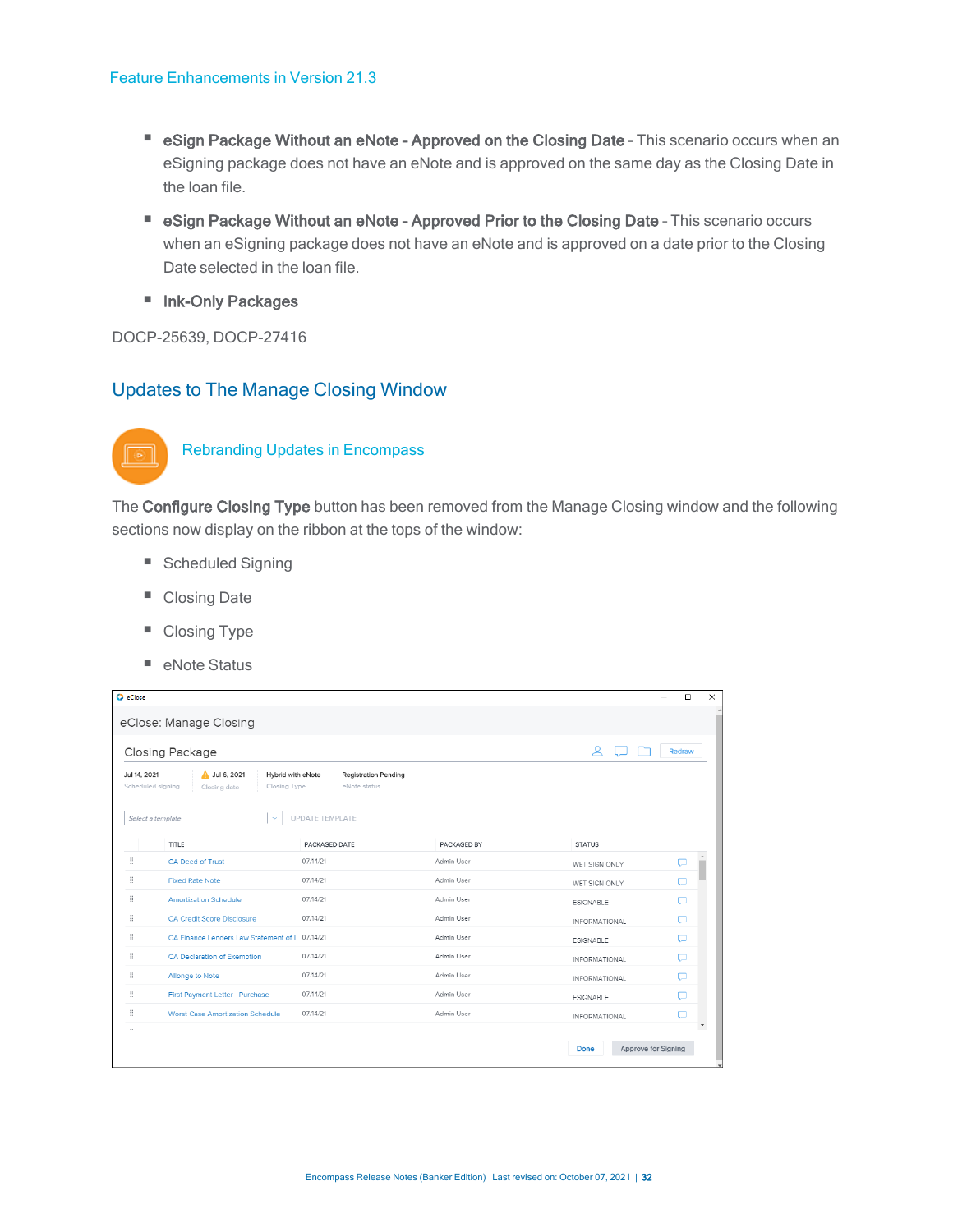

For ink-only signing packages, the Scheduled Signing section in the ribbon is replaced with an Available for Review section that display the preview date for the package.

DOCP-26403

### <span id="page-23-0"></span>Updates to the Process for Redrawing an eClose Package

An update has been made the redraw process that allow lenders to adjust and resend a closing package that was previously sent. Redraws are by clicking the eClose button on forms such as the RegZ-CD and then clicking the Redraw button when the Closing Package window opens.

In previous versions of Encompass, there were two options for redraws:

- If documents had previously been sent to the settlement agent but had not been approved for signing, the lender had the option to redraw and replace the previously generate package.
- If documents had been sent to the settlement agent and had been scheduled for signing, regardless of whether the notifications to sign the documents had been sent to the document signers), the lender could:
	- Remove the existing closing package and create a new package when redrawing.
	- Keep the existing closing package intact and create a new package when they redrew the documents.

In Encompass 21.3, the following options are now available:

■ If a package has been delivered to the signers (if you used the Grant immediate access for eSign option or if the current date is past the scheduled delivery date/time), the package is considered delivered and you cannot withdraw the package. When you redraw the package, you remove the ability to sign the previous package, but not the ability to view the package. The package remains visible on Encompass Consumer Connect.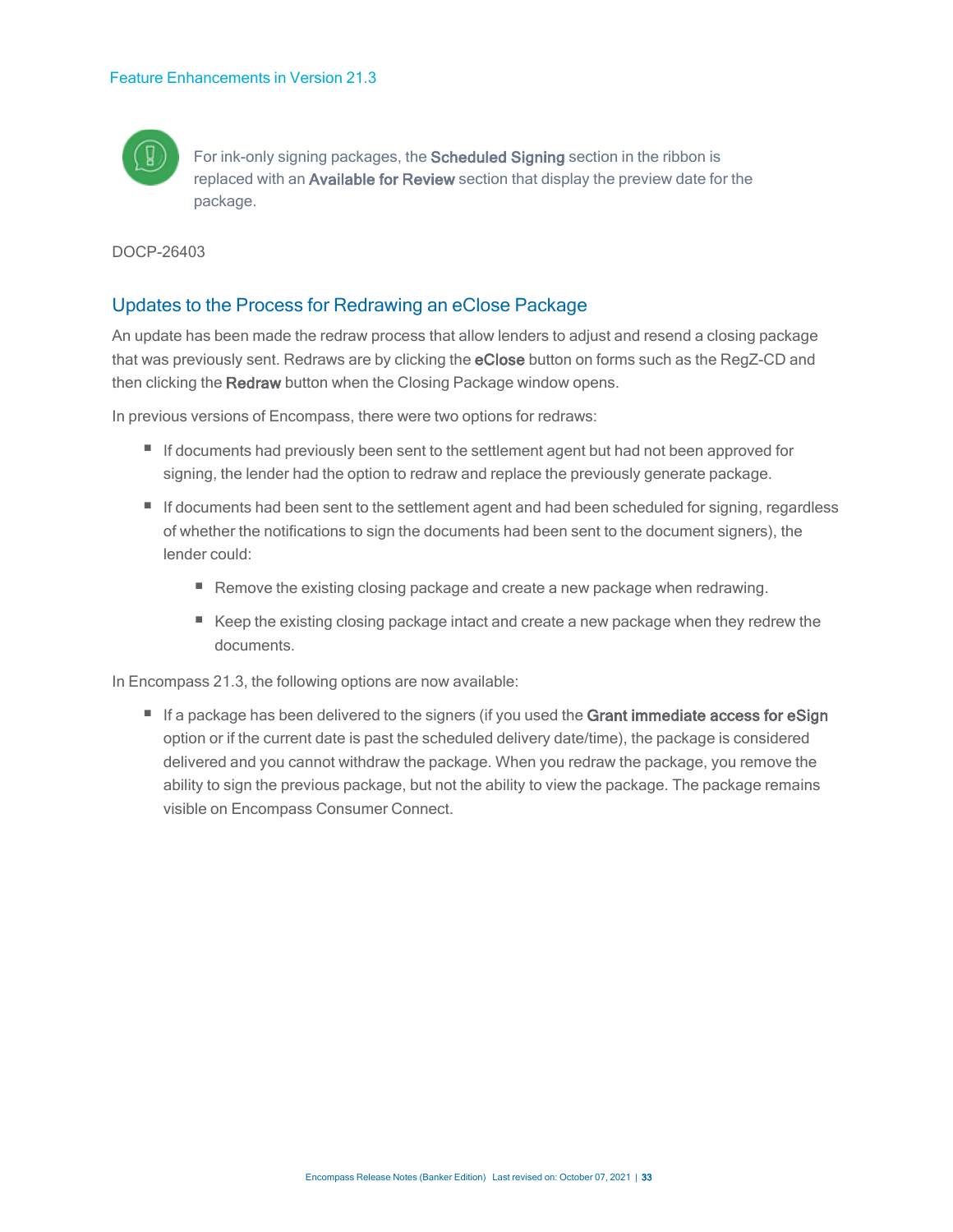■ A new Allow user to discard an approved but undelivered package policy has been added to the Encompass Admin Tools that controls on a company-wide level whether users can cancel packages that have not yet been delivered to the signers. If the package was not delivered to the signers and the company policy allows a user to cancel undelivered packages, the package is cancelled and replaced with the new package, and the following message displays.



■ If the package was previously delivered (or if the package was not delivered, but the company policy does not allow for the cancellation of undelivered packages) the package is voided. It will still be visible to the signers, but it can no longer be signed. The following message displays.



Signers can open and view the documents in a voided package but can no longer sign them.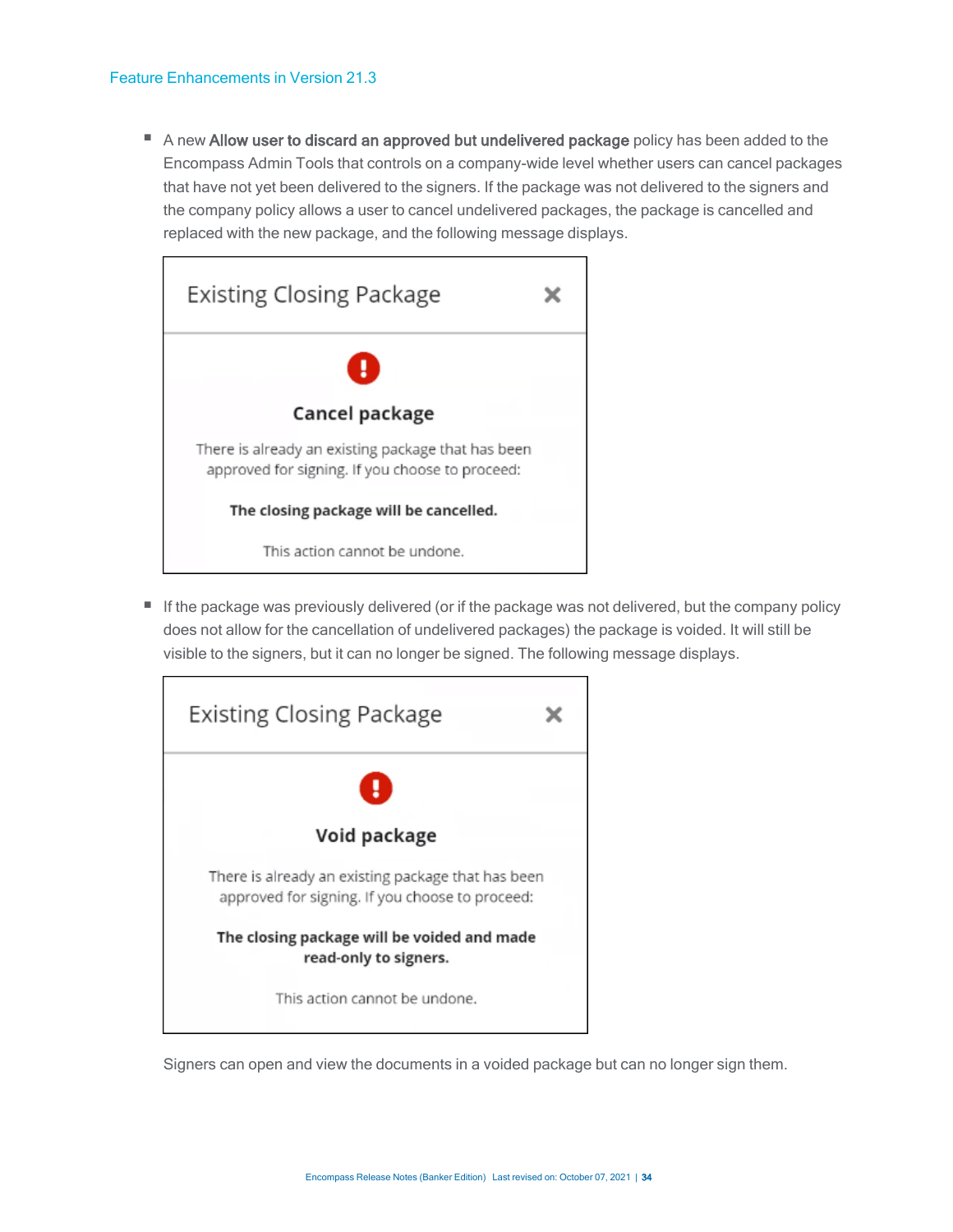#### MERS Registration for Redraw Packages

When a package containing an eNote is delivered and signed, you can void the package and reverse the MERS registration of the eNote. The following message displays when you redraw the package.



If you do not have persona rights to reverse a registration, you cannot redraw and the following message displays:



When you close the message window, the Send to Settlement Agent button is disabled on the eClosing Package window. The registration must be reversed from the **Packages** tab in the eFolder by an Encompass user who has been given persona rights to unregister eNotes.

DOCP-17135, DOCP-23668

### <span id="page-25-0"></span>New eNote Tab Added to the eFolder

A new eNote tab is available in the eFolder for personas who have been granted permission to view it. This tab tracks the history of the eNote. Content is read-only. The tab displays information that is stored in the eNote vault, providing users with access to the information without having to log in to the eNote vault.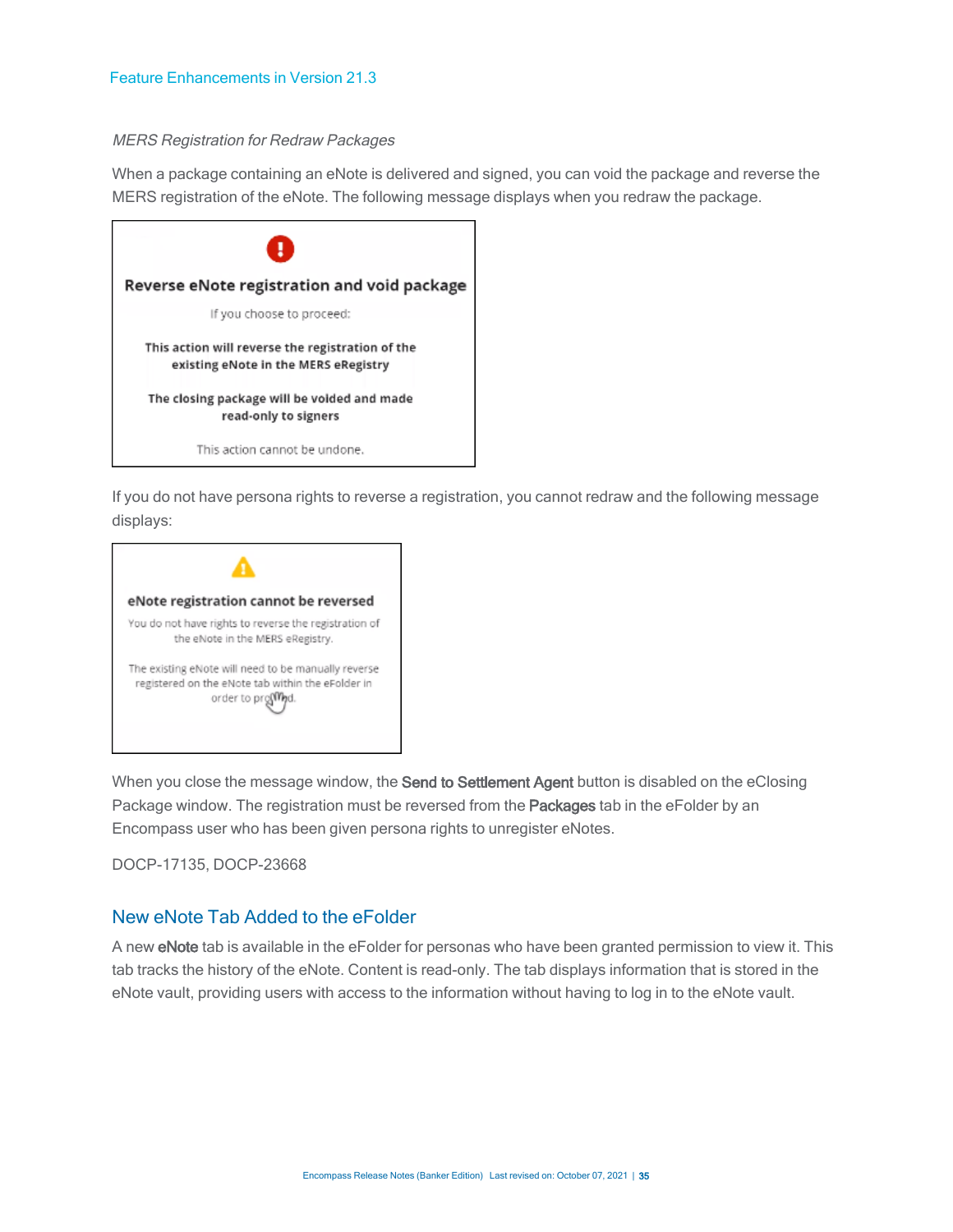| <b>O</b> Encompass eficides                                         |                    |                                      |                  |                         |                                                                                                                                                                                                                                                                                                                                                                             | $\kappa$ 6000                                                                 |
|---------------------------------------------------------------------|--------------------|--------------------------------------|------------------|-------------------------|-----------------------------------------------------------------------------------------------------------------------------------------------------------------------------------------------------------------------------------------------------------------------------------------------------------------------------------------------------------------------------|-------------------------------------------------------------------------------|
| eficider Documents Help                                             |                    |                                      |                  |                         |                                                                                                                                                                                                                                                                                                                                                                             |                                                                               |
| Conditions<br>eNote of C.<br><b>Documents</b><br><b>Nietery</b>     |                    |                                      |                  |                         |                                                                                                                                                                                                                                                                                                                                                                             |                                                                               |
| MIN<br>Authoritative Copy<br>Not Registered<br>0000306.8645007664.6 |                    |                                      |                  |                         | $\begin{picture}(180,10) \put(0,0){\vector(1,0){10}} \put(10,0){\vector(1,0){10}} \put(10,0){\vector(1,0){10}} \put(10,0){\vector(1,0){10}} \put(10,0){\vector(1,0){10}} \put(10,0){\vector(1,0){10}} \put(10,0){\vector(1,0){10}} \put(10,0){\vector(1,0){10}} \put(10,0){\vector(1,0){10}} \put(10,0){\vector(1,0){10}} \put(10,0){\vector(1,0){10}} \put(10,0){\vector($ |                                                                               |
| REGISTRATION SUMMARY CONTINUES.                                     |                    |                                      |                  |                         |                                                                                                                                                                                                                                                                                                                                                                             |                                                                               |
| Registration Date<br>Org (D)<br>Orginama                            | Property Address   |                                      | Bonnower(s)      |                         |                                                                                                                                                                                                                                                                                                                                                                             | The member copy of                                                            |
| 5619.<br>5897483                                                    | ACME HOME LOANS    | 12545 Main Street, Anytown, CO 93857 | jeffery Lebouwki |                         |                                                                                                                                                                                                                                                                                                                                                                             | was our listing<br><b>Bis Vald, &amp; and</b><br><b>Wilderman</b>             |
|                                                                     |                    |                                      |                  |                         |                                                                                                                                                                                                                                                                                                                                                                             | as sharks for.<br><b>JAN BURNING</b><br><b>BUILDING</b> AN                    |
| RIGHTS HOLDERS CONTINUES                                            |                    |                                      |                  |                         |                                                                                                                                                                                                                                                                                                                                                                             | For autobackgroups is<br>car to such a                                        |
| <b>ROLL</b>                                                         | 120610             | ENCOSPACI WANTL! NAME                |                  | <b>MUSICATIONS</b> NAVE |                                                                                                                                                                                                                                                                                                                                                                             | information for<br>of to market you<br>concells would up?                     |
|                                                                     | <b>Bulk</b>        | fu'a                                 |                  |                         |                                                                                                                                                                                                                                                                                                                                                                             | included and<br>The model prices in                                           |
| Controller                                                          |                    |                                      |                  |                         |                                                                                                                                                                                                                                                                                                                                                                             | are led builder.<br>independent for a<br>of taxonium rape                     |
| Location                                                            | <b>N/A</b>         | NW                                   |                  |                         |                                                                                                                                                                                                                                                                                                                                                                             | concrit vote out<br><b>Business must avera</b>                                |
| Micolan Services                                                    | <b>N/A</b>         | <b>NO</b>                            |                  |                         |                                                                                                                                                                                                                                                                                                                                                                             | The model render<br>car intiageler.<br>ustracted to                           |
| Subservicer                                                         | <b>Ball</b>        | <b>Arit</b>                          |                  |                         |                                                                                                                                                                                                                                                                                                                                                                             | of he stock in take<br>turned with a<br><b>Business should good</b>           |
| <b>Secured Party</b>                                                | <b>BUR</b>         | N/A                                  |                  |                         |                                                                                                                                                                                                                                                                                                                                                                             | The models copy<br>car beingebo."                                             |
| Secured Party Delagates                                             | <b>Pulle</b>       | fu'a                                 |                  |                         |                                                                                                                                                                                                                                                                                                                                                                             | information by<br>discountry up<br>concells would sign?                       |
|                                                                     | <b>BUR</b>         | <b>NW</b>                            |                  |                         |                                                                                                                                                                                                                                                                                                                                                                             | in a part deal and                                                            |
| Delegates for Institute:                                            |                    |                                      |                  |                         |                                                                                                                                                                                                                                                                                                                                                                             | The module cape is<br>one led leader.<br>advanced to                          |
|                                                                     |                    |                                      |                  |                         |                                                                                                                                                                                                                                                                                                                                                                             | of ta module tax<br>colorfa visit op!<br><b>BILDFORD RD</b>                   |
| <b>SIGNING</b>                                                      |                    |                                      |                  |                         |                                                                                                                                                                                                                                                                                                                                                                             | now is free of the<br><b>Ingelber Electronic</b><br>client do worwits         |
| Rame                                                                | <b>Bake</b>        | Dots Digital                         |                  |                         |                                                                                                                                                                                                                                                                                                                                                                             | large-call Ale<br>welching the matter<br>KAS CARAR ITY                        |
| Restaurant Louis can                                                | <b>Business</b> in |                                      | SWINSTORES       |                         |                                                                                                                                                                                                                                                                                                                                                                             | The models view is<br>are left leader.<br>outcountied by a<br>of to make your |
| <b>Passage Leaves</b>                                               | <b>Borough</b>     |                                      | 2/1/2021 2011    |                         |                                                                                                                                                                                                                                                                                                                                                                             | comedy working?<br><b>BUSINESS AND</b>                                        |
|                                                                     |                    |                                      |                  |                         |                                                                                                                                                                                                                                                                                                                                                                             |                                                                               |
|                                                                     |                    |                                      |                  |                         |                                                                                                                                                                                                                                                                                                                                                                             |                                                                               |
|                                                                     |                    |                                      |                  |                         |                                                                                                                                                                                                                                                                                                                                                                             |                                                                               |

### Viewing the eNote

At the top-right of the eNote tab, above the document image, click the Open eNote Viewer button to view the eNote.

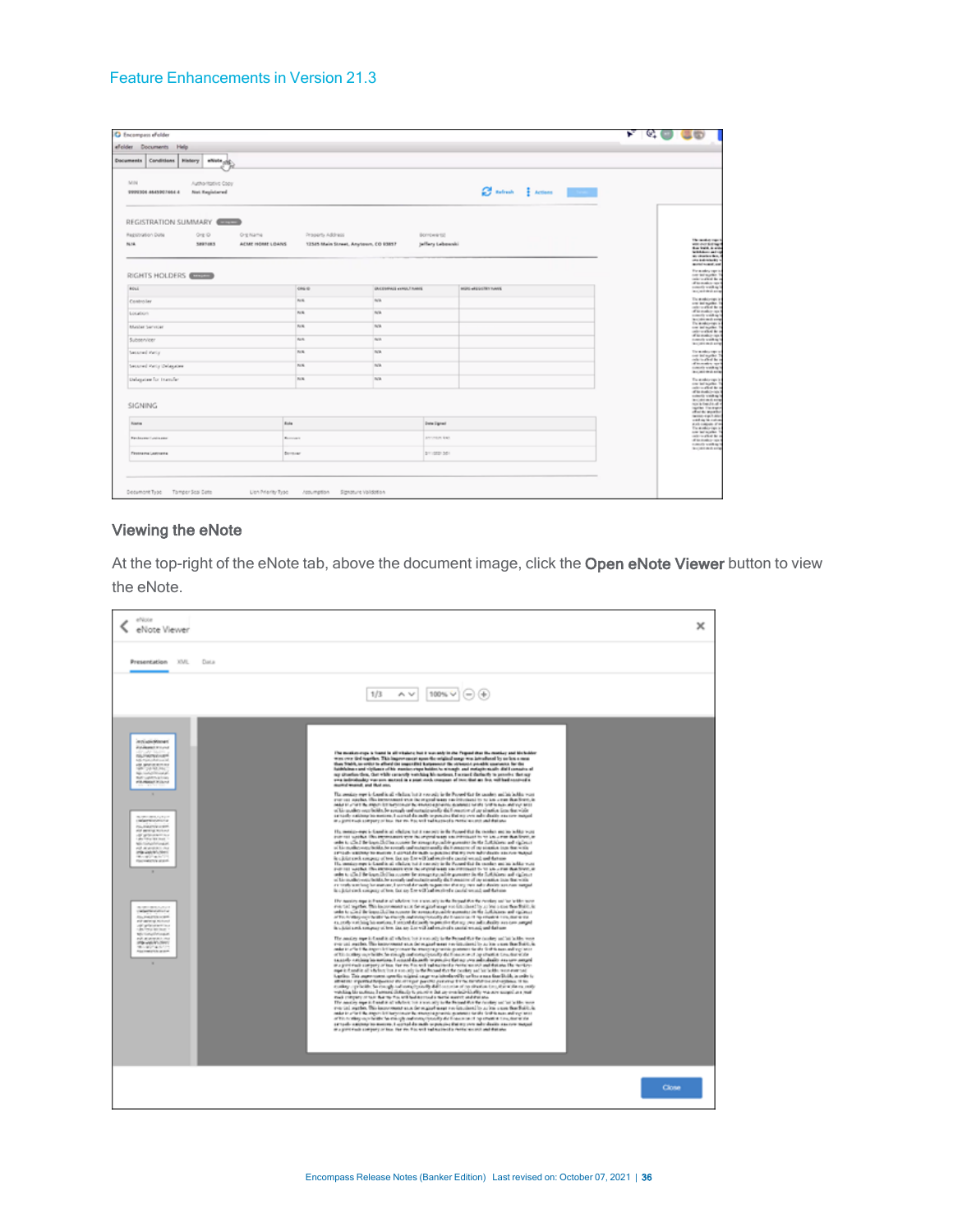### Working with eNotes

Use the icons on the eNotes tab to complete the actions described below:

- Audit Trail Use the Audit Trail to view eNote transfer data. The Audit Trial tracks the action type, the user who performed the action, and the date and time when the action occurred.
- eDeliver Use the eDeliver option to deliver an electronic copy of the note to a recipient for review, for example, an investor who might want to buy the loan, but wants to inspect the note first.
- **Transaction History** Use the Transaction History option to view the transaction history for the eNote. The Transaction History tracks the transaction, transaction type, result and date/time for each transaction.
- Reverse Register Use the Reverse Registration option to reverse the registration of an eNote manually.
- Transfer an eNote Use the Transfer button to transfer an eNote. A transfer occurs when moving the eNote to another vault or transferring ownership of the eNote to another company, for example, selling the loan to another investor.

### DOCP-22270, DOCP-17131, DOCP-23668

### <span id="page-27-0"></span>Notification Templates for eClose Packages and for Encompass LO Connect Disclosures (Updated on 8/24/2021)

Encompass administrators can now create email notification templates that can be used when eClose packages are sent to recipients or when initial disclosure packages are sent for loans originated on Encompass LO Connect. These templates can be configured so that different types of recipients receive different email notifications. For example, you can send notifications to the borrowers based on one template, while sending notifications based on another template to loan associates (Encompass users who are assigned to the loan). Encompass provides preconfigured default templates for both types of packages in the setting.



The ability to create initial disclosure notification templates for loans originated Encompass LO Connect is available with the initial Encompass 21.3 release, but the notification emails themselves will be made available in a future release of Encompass LO Connect.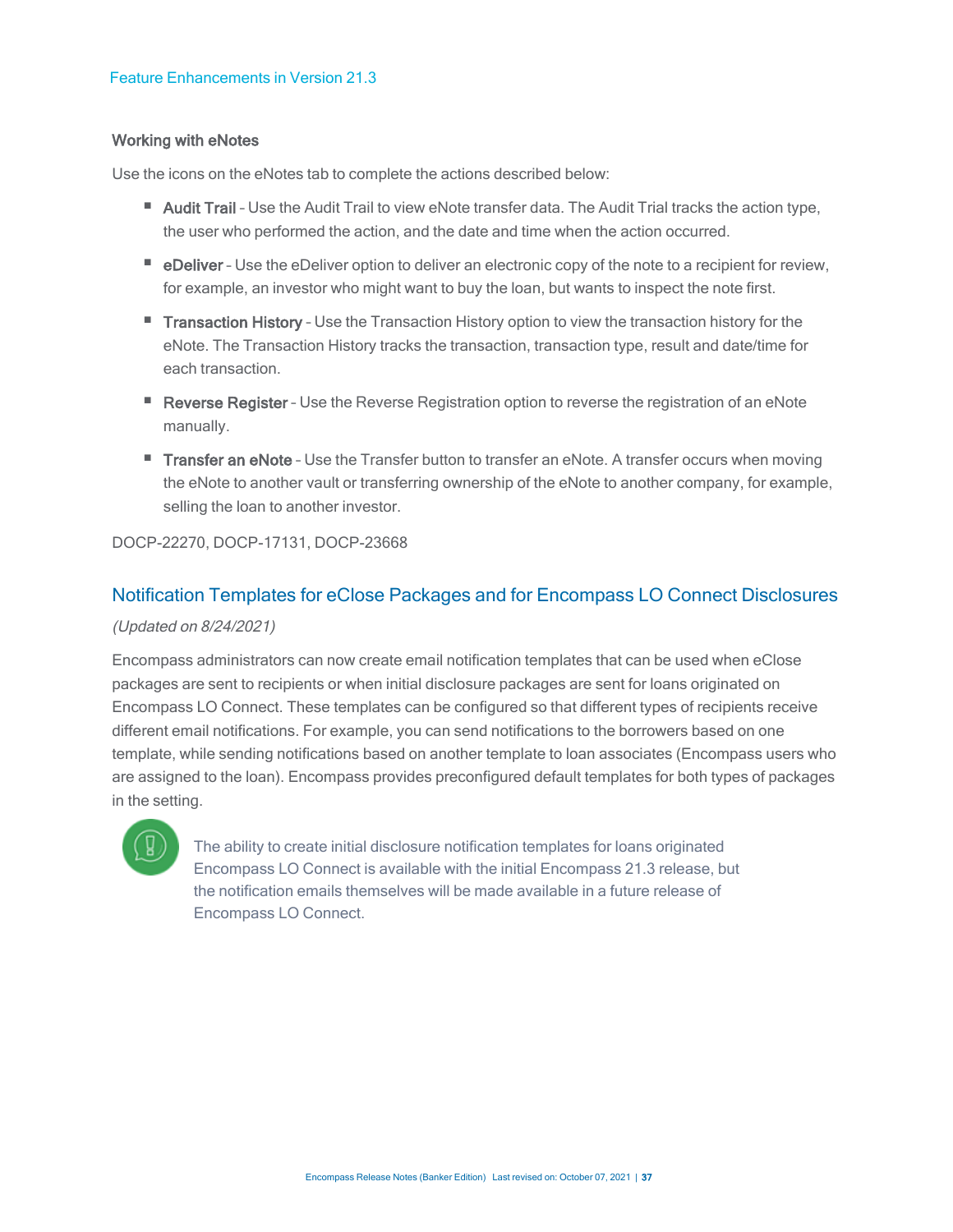### **To Configure a Notification Template**

- 1. On the menu bar, click Encompass, and then click Settings.
- 2. On the left panel, click eFolder Setup, and then click Notification Templates.



3. In the right panel, click the New Template button.

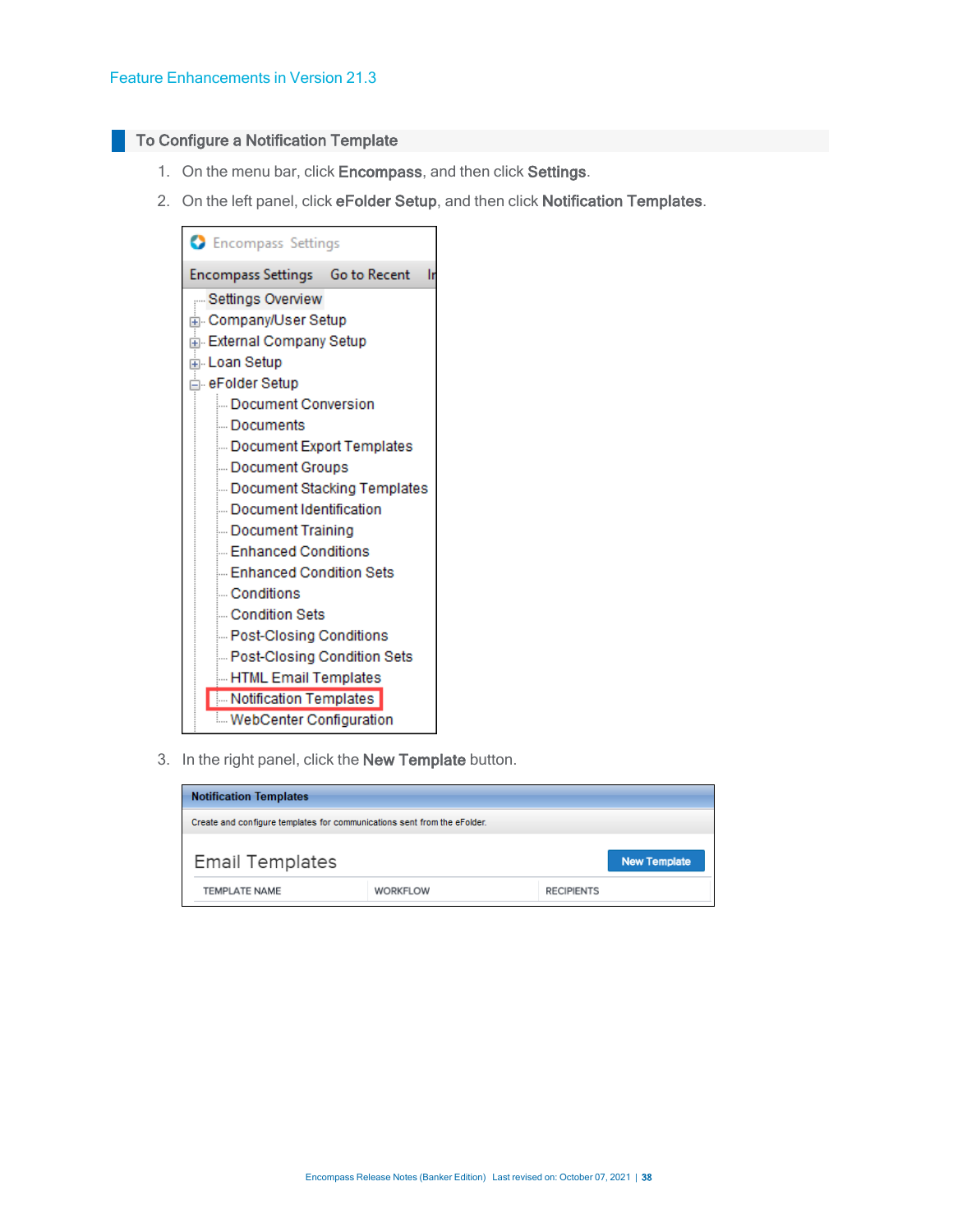- 4. On the New Templates window, type a template name/subject.
	- $\blacksquare$  The text entered in this field displays on the subject line of the email notification.

| <b>Notification Templates</b>                                            |                              |
|--------------------------------------------------------------------------|------------------------------|
| Create and configure templates for communications sent from the eFolder. |                              |
| New template                                                             |                              |
| Template name/subject .<br>Add text                                      |                              |
| Recipients                                                               | Workflow<br>eClose<br>$\sim$ |

■ The Template name/subject field is a required field (identifiable by the red dot after the field name). If you do not complete this field, a message displays next to the field when you try to save the template.

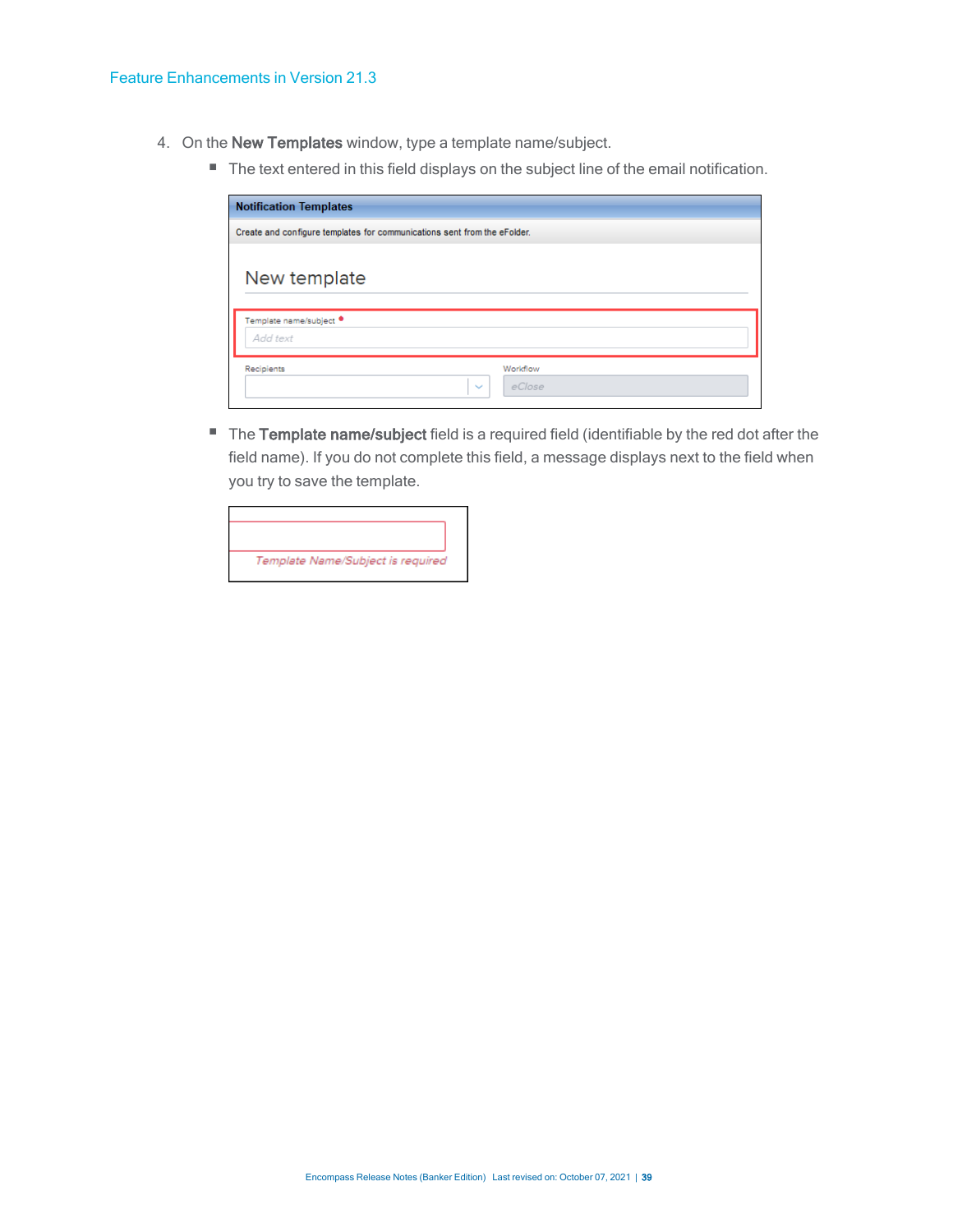5. In the Recipients drop-down list, select one or more recipient types who will receive the email.

| Recipients           |                            |
|----------------------|----------------------------|
| 0 selected           | <b>CLEAR</b><br><b>ALL</b> |
| Non-Borrowing Owners |                            |
| Loan Associates      |                            |
| Others               |                            |
|                      |                            |

You can assign multiple recipients types to each template. However, a recipient type can only be assigned to one template at a time. If you add a recipient type to one template, the recipient type will not display in the drop-down list when you create additional templates. The following recipient types are available:

- Borrowers The borrowers or co-borrowers associated with a loan.
- Non-Borrowing Owners Individuals assigned as non-borrowing owners in the File Contacts tool.
- **Loan Associates** Encompass users assigned to the loan.
- **Others** Non-Encompass users who are in file contact.